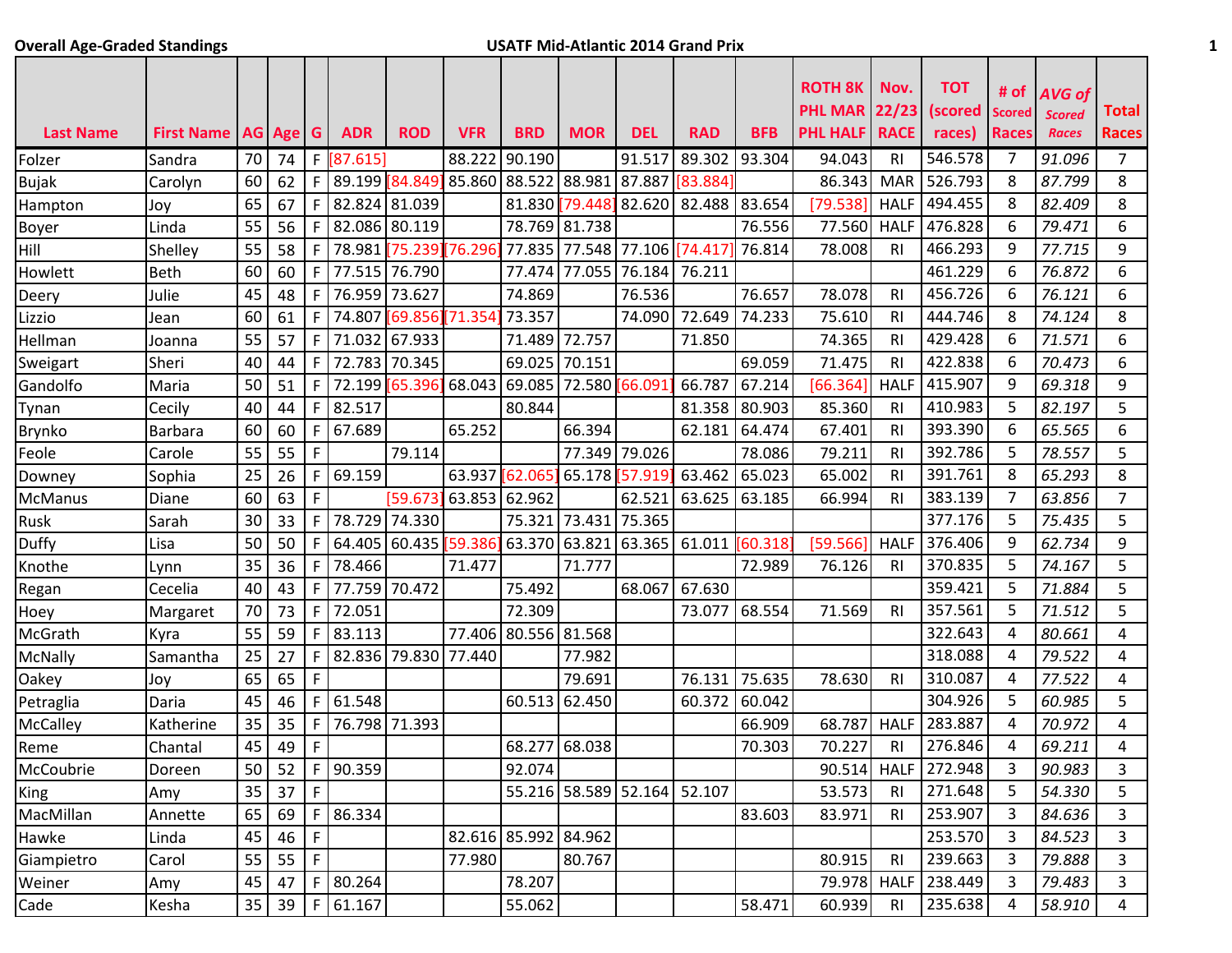| <b>Overall Age-Graded Standings</b> |              |                 |                     |              |                        |        |               |        |               |        | <b>USATF Mid-Atlantic 2014 Grand Prix</b> |        |        |                |                    |                |        |                |  |
|-------------------------------------|--------------|-----------------|---------------------|--------------|------------------------|--------|---------------|--------|---------------|--------|-------------------------------------------|--------|--------|----------------|--------------------|----------------|--------|----------------|--|
| Steel                               | Laura        | 20              | 24                  | F            | 80.072                 |        |               | 72.442 |               |        |                                           |        | 78.790 | RI             | 231.304            | 3              | 77.101 | 3              |  |
| Raube                               | Stacy        | 40              | 44                  |              | F 57.631 54.793 60.078 |        |               |        |               |        |                                           |        | 58.694 | <b>MAR</b>     | 231.197            | 4              | 57.799 | 4              |  |
| Sery                                | Nancy        | 50              | 51                  |              | $F$ 58.472             |        |               |        | 55.902 53.955 |        |                                           | 56.585 |        |                | 224.914            | 4              | 56.228 | 4              |  |
| Ruberti                             | Donna        | 55              | 55                  | $\mathsf{F}$ | 55.201                 |        |               |        | 49.566 54.142 |        |                                           |        | 50.299 | RI             | 209.208            | 4              | 52.302 | 4              |  |
|                                     | Erin         |                 |                     |              |                        |        |               |        |               |        |                                           |        |        |                |                    |                |        |                |  |
| Gill                                | Patterson    | 35              | 37                  | F            |                        |        |               |        | 71.382 70.980 |        |                                           |        |        |                | 65.104 MAR 207.466 | 3              | 69.155 | 3              |  |
| Morris                              | Marjorie     | 65              | 66                  | F            | 66.244                 |        |               |        | 58.878 62.385 |        |                                           |        |        |                | 187.507            | $\overline{3}$ | 62.502 | $\overline{3}$ |  |
| Wickham                             | Robin        | 45              | 48                  | F            |                        |        |               |        | 62.814        |        |                                           | 63.282 | 59.562 | MAR            | 185.658            | 3              | 61.886 | $\mathbf{3}$   |  |
| Mastripolito                        | Wendy        | 45              | 48                  | $\mathsf{F}$ |                        |        | 52.550 62.980 | 62.074 |               |        |                                           |        |        |                | 177.604            | $\mathbf{3}$   | 59.201 | $\overline{3}$ |  |
| <b>Burnick</b>                      | Crystal      | 20              | 24                  | F            | 87.660                 |        |               | 84.905 |               |        |                                           |        |        |                | 172.565            | $\overline{2}$ | 86.283 | $2^{\circ}$    |  |
| Makopoulos                          | Cheryl       | 40              | 40                  | $\mathsf{F}$ |                        |        |               |        | 67.485 50.593 |        |                                           |        | 51.639 | <b>HALF</b>    | 169.716            | 3              | 56.572 | $\mathbf{3}$   |  |
| Hoey                                | Leslee       | 40              | 44                  | $\mathsf{F}$ |                        |        |               | 82.278 |               |        |                                           |        | 85.455 | R <sub>l</sub> | 167.733            | $\overline{2}$ | 83.866 | $\overline{2}$ |  |
| <b>Belair</b>                       | Kirsten      | 40              | 41                  | F            | 83.909                 |        |               |        |               |        |                                           |        | 82.995 | <b>RI</b>      | 166.904            | $\overline{2}$ | 83.452 | $2^{\circ}$    |  |
| Dean                                | Abby         | 40              | 42                  | F.           | 82.520                 |        |               | 80.688 |               |        |                                           |        |        |                | 163.208            | $\overline{2}$ | 81.604 | $\overline{2}$ |  |
| Diacont                             | Margaret     | 20              | 23                  | F            |                        |        |               | 81.986 |               |        |                                           |        | 79.813 | <b>MAR</b>     | 161.799            | $\overline{2}$ | 80.900 | $2^{\circ}$    |  |
| Hankin                              | Julie        | 45              | 49                  | $\mathsf{F}$ |                        |        |               | 79.015 |               |        |                                           |        | 82.096 | R1             | 161.111            | $2^{\circ}$    | 80.555 | $\overline{2}$ |  |
| Daurat-                             |              |                 |                     |              |                        |        |               |        |               |        |                                           |        |        |                |                    |                |        |                |  |
| Thompson                            | Cecile       | 40              | 40                  | F            |                        | 78.240 |               |        |               | 78.423 |                                           |        |        |                | 156.663            | $\overline{2}$ | 78.331 | $\overline{2}$ |  |
| <b>Morales</b>                      | Anabelle     | 45              | 46                  | $\mathsf{F}$ |                        |        |               | 78.241 |               |        |                                           |        | 78.190 | R <sub>l</sub> | 156.431            | $\overline{2}$ | 78.215 | $\overline{2}$ |  |
| Cary                                | Kimberly     | 25              | 29                  | $\mathsf{F}$ |                        |        | 76.141        | 76.613 |               |        |                                           |        |        |                | 152.753            | $\overline{2}$ | 76.377 | $\overline{2}$ |  |
| Palisca                             | Donna        | 35              | 36                  | $\mathsf{F}$ |                        |        | 75.320        | 77.041 |               |        |                                           |        |        |                | 152.361            | $\overline{2}$ | 76.180 | $\overline{2}$ |  |
| Addis-Hudson                        | Patricia     | 45              | 47                  | F.           | 76.777                 |        |               | 74.819 |               |        |                                           |        |        |                | 151.596            | $\overline{2}$ | 75.798 | $\overline{2}$ |  |
| <b>Cummins</b>                      | Toni         | 35              | 35                  | F.           | 77.128                 |        |               | 74.029 |               |        |                                           |        |        |                | 151.157            | $\overline{2}$ | 75.578 | $2^{\circ}$    |  |
| <b>Burd</b>                         | Emily        | 10              | 14                  | $\mathsf{F}$ |                        |        |               | 75.671 |               |        |                                           | 72.953 |        |                | 148.625            | $\overline{2}$ | 74.312 | $\overline{2}$ |  |
| Olmstead                            | <b>Betty</b> | 65              | 68                  | F.           |                        | 48.438 |               | 47.783 |               |        |                                           |        | 51.654 | R <sub>1</sub> | 147.875            | 3              | 49.292 | $\mathbf{3}$   |  |
| Thomas-Maddox                       | Barbara      | 45              | 48                  | F.           | 73.890                 |        |               | 72.293 |               |        |                                           |        |        |                | 146.183            | $\overline{2}$ | 73.091 | $\overline{2}$ |  |
| Gregory                             | Marilyn      | 35              | 39                  | F            |                        |        |               |        |               |        | 72.561 72.429                             |        |        |                | 144.989            | $\overline{2}$ | 72.495 | $2^{\circ}$    |  |
| Rogers                              | Anita        | 30              | 33                  |              | F 72.757               |        |               | 71.473 |               |        |                                           |        |        |                | 144.230            | $\overline{2}$ | 72.115 | $\overline{2}$ |  |
| Cassidy                             | Maryann      | 60              | 61                  | F            |                        | 46.294 |               |        |               |        |                                           | 48.859 | 48.397 | <b>HALF</b>    | 143.550            | 3              | 47.850 | 3              |  |
| Jefferis                            | Robin        | 50              | 51                  | $\mathsf{F}$ |                        | 70.704 |               |        |               | 72.563 |                                           |        |        |                | 143.267            | $2^{\circ}$    | 71.634 | $2^{\circ}$    |  |
| Matthews                            | Mary         |                 | $50$ 54 F           |              |                        |        |               |        | 70.729 69.240 |        |                                           |        |        |                | 139.969            | $\overline{2}$ | 69.984 | $\overline{2}$ |  |
| Culnane                             | Lori         | 50              | 53                  | F            |                        |        |               |        |               | 66.092 |                                           |        | 72.999 | <b>HALF</b>    | 139.092            | $\overline{2}$ | 69.546 | $\overline{2}$ |  |
| Grandison                           | Kayla        | 30 <sup>°</sup> | $31$   F            |              |                        |        |               | 68.787 |               |        | 69.517                                    |        |        |                | 138.305            | $\overline{2}$ | 69.152 | $2^{\circ}$    |  |
| Loren                               | Jen          | 30              | 30                  | $\mathsf{F}$ |                        | 67.366 |               |        |               | 70.061 |                                           |        |        |                | 137.426            | $\overline{2}$ | 68.713 | $\overline{2}$ |  |
| Estilow                             | Lauren       | 50              | 54                  | $\mathsf F$  |                        |        |               | 71.932 |               |        |                                           |        | 64.297 | <b>MAR</b>     | 136.229            | $\overline{2}$ | 68.115 | $2^{\circ}$    |  |
| Longshore                           | Kristine     | 45              | 46                  | $\mathsf F$  |                        |        | 42.104        |        |               |        | 44.012                                    |        | 43.862 | RI             | 129.978            | $\mathbf{3}$   | 43.326 | 3              |  |
| Freeman                             | Alyson       | 35              | 39                  | F            |                        |        | 64.062        |        | 65.374        |        |                                           |        |        |                | 129.436            | $\overline{2}$ | 64.718 | $2^{\circ}$    |  |
| Edelstein                           | Lena         |                 | $25 \mid 26 \mid F$ |              |                        | 72.212 |               |        |               |        | 55.590                                    |        |        |                | 127.802            | $\overline{2}$ | 63.901 | $2^{\circ}$    |  |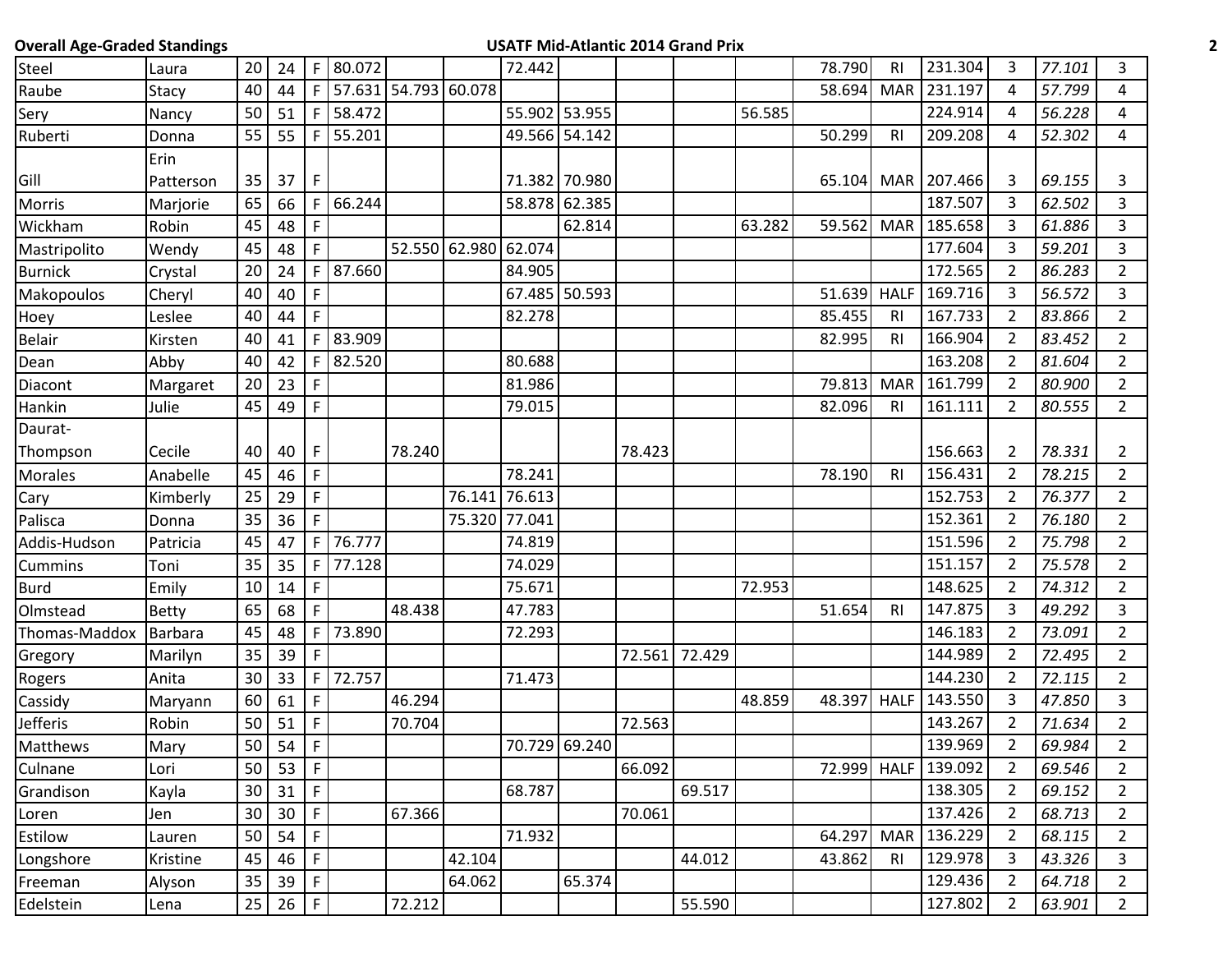| <b>Overall Age-Graded Standings</b> |                |    |                 |              |        |        | <b>USATF Mid-Atlantic 2014 Grand Prix</b> |        |        |        |             |                |                     |                |        |                |
|-------------------------------------|----------------|----|-----------------|--------------|--------|--------|-------------------------------------------|--------|--------|--------|-------------|----------------|---------------------|----------------|--------|----------------|
| Delfidio                            | Susan          | 35 | 36              | F            |        | 76.630 |                                           |        |        |        |             |                | 50.560 HALF 127.190 | $\overline{2}$ | 63.595 | $\overline{2}$ |
| Cannon                              | Theresa        | 50 | 51              | F            | 70.401 |        |                                           | 56.541 |        |        |             |                | 126.942             | $\overline{2}$ | 63.471 | $2^{\circ}$    |
| Guterl                              | Maggie         | 30 | 33              | F            |        | 65.514 |                                           |        |        |        | 52.393      |                | MAR 117.907         | $\overline{2}$ | 58.954 | $2^{\circ}$    |
| Raeder                              | Jane           | 50 | 54              | F            |        | 58.779 |                                           |        |        |        | 58.251      |                | HALF 117.030        | $\overline{2}$ | 58.515 | $2^{\circ}$    |
| Aljishi                             | Sari           | 30 | 34              | F            |        | 59.075 |                                           |        |        |        |             |                | 55.678 HALF 114.753 | $\overline{2}$ | 57.377 | $\overline{2}$ |
| <b>Tozer</b>                        | Colleen        | 25 | 26              | F            |        |        |                                           |        |        | 55.085 | 51.014      | <b>HALF</b>    | 106.099             | $\overline{2}$ | 53.049 | $2^{\circ}$    |
| Kelnock                             | Linda          | 45 | 47              | $\mathsf{F}$ |        | 56.048 |                                           |        |        |        | 47.968      | <b>MAR</b>     | 104.016             | $\overline{2}$ | 52.008 | $\overline{2}$ |
| Dolphin                             | Michele        | 40 | 41              | F            |        | 50.563 |                                           |        |        | 51.085 |             |                | 101.648             | $\overline{2}$ | 50.824 | $\overline{2}$ |
| Dippolito                           | Sara           | 35 | 36              | F            | 51.429 | 50.149 |                                           |        |        |        |             |                | 101.578             | $\overline{2}$ | 50.789 | $2^{\circ}$    |
| Martin                              | Stephanie      | 20 | 22              | F            |        | 52.958 |                                           |        |        | 48.340 |             |                | 101.298             | $\overline{2}$ | 50.649 | $\overline{2}$ |
| Miller                              | Angela         | 50 | 52              | $\mathsf{F}$ |        | 48.617 |                                           |        |        |        | 47.288      | <b>RI</b>      | 95.905              | $\overline{2}$ | 47.952 | $2^{\circ}$    |
| Carter                              | Sarah          | 30 | 33              | $\mathsf F$  |        | 48.850 |                                           |        |        |        | 46.556      | <b>HALF</b>    | 95.405              | $\overline{2}$ | 47.703 | $\overline{2}$ |
| Steinbach                           | Coreen         | 60 | 63              | F            |        | 92.951 |                                           |        |        |        |             |                | 92.951              | $\mathbf{1}$   | 92.951 | $\mathbf{1}$   |
| Witherspoon                         | Ora            | 45 | 49              | $\mathsf{F}$ |        | 45.717 |                                           |        |        |        | 43.212      | R <sub>l</sub> | 88.930              | $\overline{2}$ | 44.465 | $\overline{2}$ |
| Rose                                | Kelsey         | 20 | $24$ F          |              |        |        |                                           |        |        |        | 83.914      | R <sub>l</sub> | 83.914              | $\mathbf{1}$   | 83.914 | $\mathbf{1}$   |
| Mascoli                             | Rose           | 20 | 22              | $\mathsf{F}$ |        | 83.736 |                                           |        |        |        |             |                | 83.736              | $\mathbf{1}$   | 83.736 | $\mathbf{1}$   |
| Dell                                | Mary           | 25 | 26              | $\mathsf{F}$ |        |        |                                           |        |        | 83.717 |             |                | 83.717              | $\mathbf{1}$   | 83.717 | $\mathbf{1}$   |
| Philbrook                           | Lauren         | 25 | $27$ F          |              |        |        |                                           |        |        |        | 83.539      | <b>MAR</b>     | 83.539              | $\mathbf{1}$   | 83.539 | $\mathbf{1}$   |
| Hrdlicka                            | Kayli          | 25 | $25$ F          |              |        |        |                                           |        |        |        | 83.123      | <b>HALF</b>    | 83.123              | $\mathbf{1}$   | 83.123 | $\mathbf{1}$   |
| Featherstone                        | Mariel         | 30 | 32 <sup>2</sup> | F            |        | 44.260 |                                           |        |        |        | 38.820      | RI             | 83.080              | $\overline{2}$ | 41.540 | $2^{\circ}$    |
| Conlon                              | Peggy          | 45 | $47$ F          |              |        |        |                                           |        |        |        | 82.344      | R <sub>l</sub> | 82.344              | $\mathbf{1}$   | 82.344 | $\mathbf{1}$   |
| Cucuzzella                          | Cindy          | 45 | $48$ F          |              |        |        |                                           |        |        |        | 80.668      | <b>HALF</b>    | 80.668              | $\mathbf{1}$   | 80.668 | $\mathbf{1}$   |
| Brandow                             | Stephanie      | 50 |                 | $50$ F       |        |        |                                           |        |        |        | 78.879      | <b>HALF</b>    | 78.879              | $\mathbf{1}$   | 78.879 | $\mathbf{1}$   |
| Gorka                               | Barbara        | 50 |                 | $51$ F       |        |        |                                           |        |        |        | 78.531      | R <sub>l</sub> | 78.531              | $\mathbf{1}$   | 78.531 | $\mathbf{1}$   |
| <b>Bellaire</b>                     | Cheryl         | 55 | 55              | F            |        |        |                                           |        | 78.224 |        |             |                | 78.224              | 1              | 78.224 | $\mathbf{1}$   |
| Terwiesch                           | Viola          | 45 | 45              | $\mathsf{F}$ |        | 78.158 |                                           |        |        |        |             |                | 78.158              | $\mathbf{1}$   | 78.158 | $\mathbf{1}$   |
| Marshall                            | Megan          | 25 | $28$ F          |              |        |        |                                           |        |        |        | 78.150      | R <sub>l</sub> | 78.150              | 1              | 78.150 | $\mathbf{1}$   |
| Dunn                                | Jackie         | 30 |                 | $30$ F       |        |        |                                           |        |        |        | 77.646      | <b>RI</b>      | 77.646              | $\mathbf{1}$   | 77.646 | $\mathbf{1}$   |
| Harris                              | Julie          | 45 |                 | 46 F         |        |        |                                           |        |        |        | 76.426      | <b>MAR</b>     | 76.426              | $\mathbf{1}$   | 76.426 | $\mathbf{1}$   |
| Welsh                               | Elizabeth      | 25 | 28              | F            |        | 76.201 |                                           |        |        |        |             |                | 76.201              | $\mathbf{1}$   | 76.201 | $\mathbf{1}$   |
| Lambert                             | Meredith       | 30 | $31$ F          |              |        |        |                                           |        |        |        | 76.186 MAR  |                | 76.186              | 1              | 76.186 | $\mathbf{1}$   |
| Danielewicz                         | Nicole         | 20 |                 | $23$ F       |        |        |                                           |        |        |        | 75.555 HALF |                | 75.555              | $\mathbf{1}$   | 75.555 | $\mathbf{1}$   |
| Zimmer                              | Ashley         | 25 | $29$ F          |              |        |        |                                           |        |        |        | 75.546      | <b>MAR</b>     | 75.546              | $\mathbf{1}$   | 75.546 | $\mathbf{1}$   |
| Guglielmo                           | Dana           | 20 | 23              | $\mathsf F$  |        |        | 75.418                                    |        |        |        |             |                | 75.418              | $\mathbf{1}$   | 75.418 | $\mathbf{1}$   |
| Murray                              | Tara           | 35 | $38$ F          |              |        |        |                                           |        |        |        | 74.296      | R <sub>l</sub> | 74.296              | $\mathbf{1}$   | 74.296 | $\mathbf{1}$   |
| Ligotski                            | <b>Brianna</b> | 20 | 20 <sub>2</sub> | $\mathsf F$  |        | 74.013 |                                           |        |        |        |             |                | 74.013              | $\mathbf{1}$   | 74.013 | $\mathbf{1}$   |
| Gekas                               | Pamela         | 50 | 52              | F            |        | 72.457 |                                           |        |        |        |             |                | 72.457              | $\mathbf{1}$   | 72.457 | $\mathbf{1}$   |
| Cunningham                          | Barclay        | 40 | $43$ F          |              |        |        |                                           |        |        |        | 72.205 MAR  |                | 72.205              | $\mathbf{1}$   | 72.205 | $\mathbf{1}$   |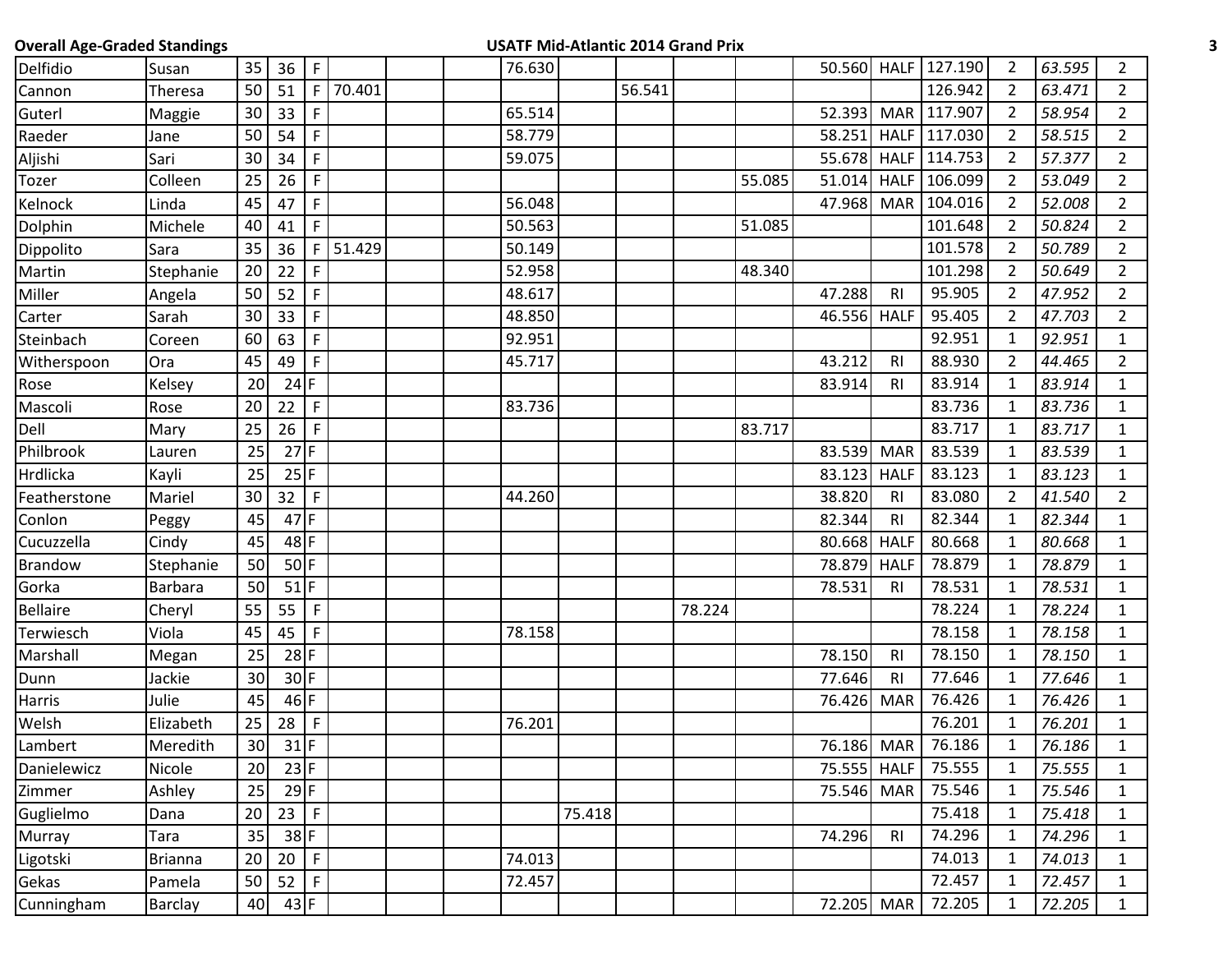| <b>Overall Age-Graded Standings</b> |           |    |                 |              |        |        |        | <b>USATF Mid-Atlantic 2014 Grand Prix</b> |        |        |        |             |                |        |              |        |              |
|-------------------------------------|-----------|----|-----------------|--------------|--------|--------|--------|-------------------------------------------|--------|--------|--------|-------------|----------------|--------|--------------|--------|--------------|
| Roach                               | Kathleen  | 25 | $28$ F          |              |        |        |        |                                           |        |        |        | 71.962      | R <sub>l</sub> | 71.962 | $\mathbf{1}$ | 71.962 | $\mathbf{1}$ |
| Smith                               | Tara      | 40 | 42              | $\mathsf{F}$ |        |        |        |                                           |        |        | 71.708 |             |                | 71.708 | $\mathbf{1}$ | 71.708 | $\mathbf{1}$ |
| DiCarlo                             | Denice    | 40 | 41              | $\mathsf{F}$ |        |        | 71.314 |                                           |        |        |        |             |                | 71.314 | $\mathbf{1}$ | 71.314 | $\mathbf{1}$ |
| McWilliams                          | Terry     | 45 | 47              | F            |        |        | 70.898 |                                           |        |        |        |             |                | 70.898 | 1            | 70.898 | $\mathbf{1}$ |
| Wilcox                              | Melissa   | 40 | 40              | $\mathsf{F}$ |        |        | 70.272 |                                           |        |        |        |             |                | 70.272 | $\mathbf{1}$ | 70.272 | $\mathbf{1}$ |
| Smith                               | Genevieve | 30 | 30              | F            |        |        | 70.181 |                                           |        |        |        |             |                | 70.181 | $\mathbf{1}$ | 70.181 | $\mathbf{1}$ |
| Walton                              | Zandra    | 25 | 26              | $\mathsf{F}$ |        | 69.973 |        |                                           |        |        |        |             |                | 69.973 | $\mathbf{1}$ | 69.973 | $\mathbf{1}$ |
| Novack                              | Liz       | 20 | $22$ F          |              |        |        |        |                                           |        |        |        | 69.202      | <b>MAR</b>     | 69.202 | $\mathbf{1}$ | 69.202 | $\mathbf{1}$ |
| Lewis                               | Janet     | 40 | 41              | $\mathsf{F}$ |        |        | 68.874 |                                           |        |        |        |             |                | 68.874 | 1            | 68.874 | $\mathbf{1}$ |
| Finn                                | Lauren    | 35 | 38              | F            |        |        | 68.852 |                                           |        |        |        |             |                | 68.852 | $\mathbf{1}$ | 68.852 | $\mathbf{1}$ |
| Fencer                              | Lorri     | 50 | 53              | F.           |        |        |        |                                           | 67.320 |        |        |             |                | 67.320 | 1            | 67.320 | $\mathbf{1}$ |
| Yeager                              | Alissa    | 45 | $46$ F          |              |        |        |        |                                           |        |        |        | 66.255      | <b>MAR</b>     | 66.255 | $\mathbf{1}$ | 66.255 | $\mathbf{1}$ |
| Bezar                               | Mia       | 10 | 12              | $\mathsf F$  |        |        | 65.700 |                                           |        |        |        |             |                | 65.700 | $\mathbf{1}$ | 65.700 | $\mathbf{1}$ |
| Barrett                             | Joanne    | 40 | $44$ F          |              |        |        |        |                                           |        |        |        | 65.535      | <b>MAR</b>     | 65.535 | $\mathbf{1}$ | 65.535 | $\mathbf{1}$ |
| Martin                              | Paula     | 50 | 51              | $\mathsf{F}$ |        |        | 65.186 |                                           |        |        |        |             |                | 65.186 | 1            | 65.186 | $\mathbf{1}$ |
| Ezzie                               | Michelle  | 30 | 30              | $\mathsf{F}$ |        |        | 64.840 |                                           |        |        |        |             |                | 64.840 | $\mathbf{1}$ | 64.840 | $\mathbf{1}$ |
| Neilan                              | Claire    | 40 | $41$ F          |              |        |        |        |                                           |        |        |        | 63.704      | <b>HALF</b>    | 63.704 | $\mathbf{1}$ | 63.704 | $\mathbf{1}$ |
| Smeltzer-Azad                       | Azadeh    | 50 | $54$ F          |              |        |        |        |                                           |        |        |        | 62.701      | <b>MAR</b>     | 62.701 | $\mathbf{1}$ | 62.701 | $\mathbf{1}$ |
| Marek                               | Stacy     | 30 | 30 <sup>°</sup> | $\mathsf{F}$ |        |        | 61.459 |                                           |        |        |        |             |                | 61.459 | $\mathbf{1}$ | 61.459 | $\mathbf{1}$ |
| <b>Burgess</b>                      | Jennifer  | 40 | $41$ F          |              |        |        |        |                                           |        |        |        | 61.448      | <b>MAR</b>     | 61.448 | $\mathbf{1}$ | 61.448 | $\mathbf{1}$ |
| Smith                               | Kari      | 30 | 32 <sup>2</sup> | $\mathsf{F}$ |        |        | 61.242 |                                           |        |        |        |             |                | 61.242 | 1            | 61.242 | $\mathbf{1}$ |
| Griffin                             | Jean      | 55 | $59$ F          |              |        |        |        |                                           |        |        |        | 60.420      | R <sub>l</sub> | 60.420 | $\mathbf{1}$ | 60.420 | $\mathbf{1}$ |
| MacFarlane                          | Deirdre   | 20 | $24$ F          |              |        |        |        |                                           |        |        |        | 60.131      | <b>HALF</b>    | 60.131 | 1            | 60.131 | $\mathbf{1}$ |
| Latsch                              | Nancy     | 40 | 43              | $\mathsf{F}$ |        |        |        |                                           | 60.115 |        |        |             |                | 60.115 | $\mathbf{1}$ | 60.115 | $\mathbf{1}$ |
| Kepich                              | Laura     | 40 | $42$ F          |              |        |        |        |                                           |        |        |        | 59.777      | <b>HALF</b>    | 59.777 | $\mathbf{1}$ | 59.777 | $\mathbf{1}$ |
| Turner                              | Karen     | 55 | 56              | $\mathsf{F}$ |        |        | 59.003 |                                           |        |        |        |             |                | 59.003 | $\mathbf{1}$ | 59.003 | $\mathbf{1}$ |
| Alles                               | Rita      | 75 | 76              | F            | 57.987 |        |        |                                           |        |        |        |             |                | 57.987 | $\mathbf{1}$ | 57.987 | $\mathbf{1}$ |
| Hunsinger                           | Ailena    | 45 | 45              | F            |        |        |        |                                           |        | 57.961 |        |             |                | 57.961 | 1            | 57.961 | $\mathbf{1}$ |
| Sant                                | Jessica   | 35 | 35              | F            |        |        | 57.762 |                                           |        |        |        |             |                | 57.762 | $\mathbf{1}$ | 57.762 | $\mathbf{1}$ |
| Lee                                 | Kimberly  | 45 | 48              | F.           |        | 56.992 |        |                                           |        |        |        |             |                | 56.992 | $\mathbf{1}$ | 56.992 | $\mathbf{1}$ |
| Madden                              | Colleen   | 45 | $47$ F          |              |        |        |        |                                           |        |        |        | 56.758 MAR  |                | 56.758 | $\mathbf{1}$ | 56.758 | $\mathbf{1}$ |
| MacFarlane                          | Kathleen  | 50 |                 | $52$ F       |        |        |        |                                           |        |        |        | 56.205 HALF |                | 56.205 | $\mathbf{1}$ | 56.205 | $\mathbf{1}$ |
| Speece                              | Staci     | 20 |                 | $23$ F       |        |        |        |                                           |        |        |        | 55.886 HALF |                | 55.886 | $\mathbf{1}$ | 55.886 | $\mathbf{1}$ |
| Dougherty                           | Ashley    | 30 | 30 F            |              |        |        | 55.304 |                                           |        |        |        |             |                | 55.304 | $\mathbf{1}$ | 55.304 | $\mathbf{1}$ |
| Fiore                               | Lisa      | 40 | $41$ F          |              |        |        |        |                                           |        |        |        | 55.046 HALF |                | 55.046 | 1            | 55.046 | $\mathbf{1}$ |
| Webb                                | Margaret  | 30 | 33 <sup>°</sup> | $\mathsf F$  |        |        | 54.239 |                                           |        |        |        |             |                | 54.239 | $\mathbf{1}$ | 54.239 | $\mathbf{1}$ |
| De Lorenzo                          | Amanda    | 35 | $37$ F          |              |        |        |        |                                           |        |        |        | 53.622      | <b>MAR</b>     | 53.622 | $\mathbf{1}$ | 53.622 | $\mathbf{1}$ |
| Martin                              | Lauren    |    | $20$ 20 F       |              |        |        | 52.976 |                                           |        |        |        |             |                | 52.976 | $\mathbf{1}$ | 52.976 | $\mathbf{1}$ |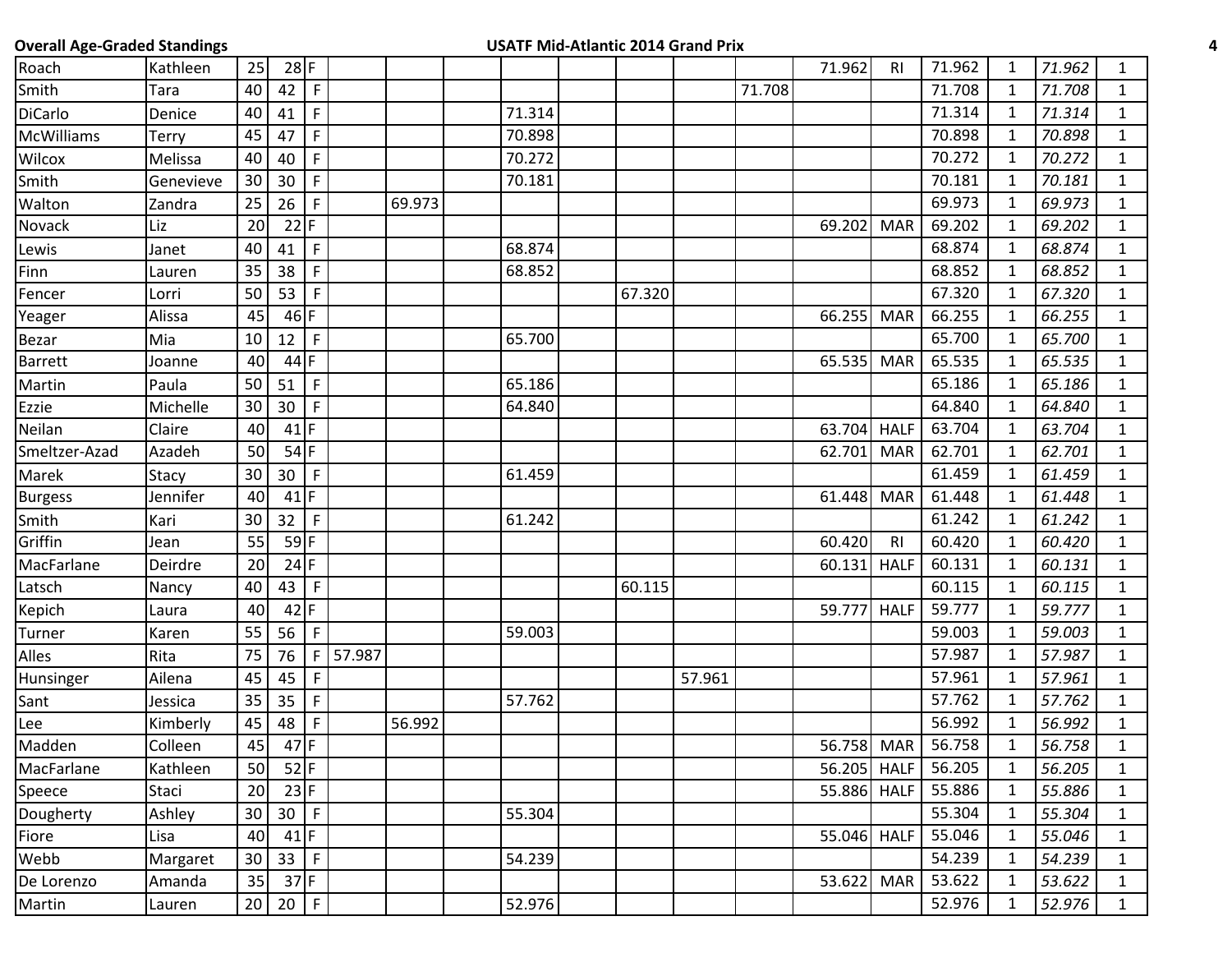|               | <b>Overall Age-Graded Standings</b> |                 |        |    |        |        |        | <b>USATF Mid-Atlantic 2014 Grand Prix</b> |        |        |                |        |        |  |
|---------------|-------------------------------------|-----------------|--------|----|--------|--------|--------|-------------------------------------------|--------|--------|----------------|--------|--------|--|
| Crosby        | Carla                               | 50              | 52     | F  |        |        |        |                                           | 52.753 |        |                | 52.753 | 52.753 |  |
| Smith         | Jaclyn                              | 25              | $26$ F |    |        |        |        |                                           |        | 52.184 | <b>MAR</b>     | 52.184 | 52.184 |  |
| Williamson    | Emily                               | 25              | 26     | F. |        |        | 51.889 |                                           |        |        |                | 51.889 | 51.889 |  |
| McCoubrie     | <b>Chelsea</b>                      | 20              | 21     | F  |        |        | 51.521 |                                           |        |        |                | 51.521 | 51.521 |  |
| Harris        | Nicole                              | 40              | 41     | F  |        |        | 50.629 |                                           |        |        |                | 50.629 | 50.629 |  |
| <b>Clarke</b> | Karen                               | 55              | 58     | F. |        |        | 50.228 |                                           |        |        |                | 50.228 | 50.228 |  |
| Lewis         | Laedoan                             | 30              | 34     | F. |        |        | 49.776 |                                           |        |        |                | 49.776 | 49.776 |  |
| Roth          | Kelly                               | 30 <sup>1</sup> | $34$ F |    |        |        |        |                                           |        | 49.598 | <b>MAR</b>     | 49.598 | 49.598 |  |
| Everard       | Andrea                              | 40              | 43     | F. | 48.930 |        |        |                                           |        |        |                | 48.930 | 48.930 |  |
| Chuvala       | Carin                               | 35              | 39     | F. |        |        | 47.480 |                                           |        |        |                | 47.480 | 47.480 |  |
| Smith         | Michelle                            | 40              | $41$ F |    |        |        |        |                                           |        | 42.952 | <b>MAR</b>     | 42.952 | 42.952 |  |
| Wright        | Jocelyn                             | 40              | 44 F   |    |        |        |        |                                           |        | 42.754 | R <sub>1</sub> | 42.754 | 42.754 |  |
| DiPalma       | Sage                                | 20              | 23     | F. |        | 38.617 |        |                                           |        |        |                | 38.617 | 38.617 |  |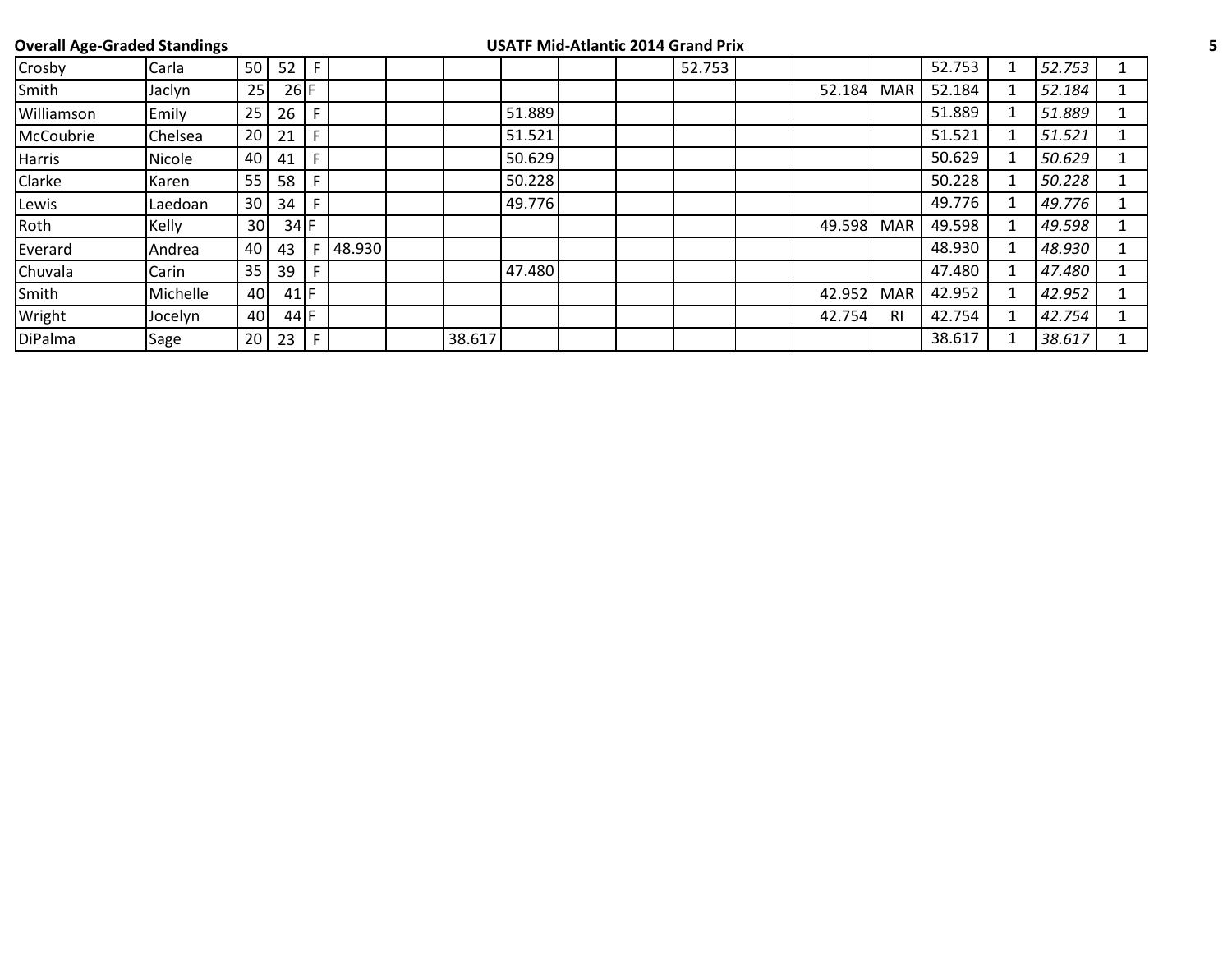## **Overall Age-Graded Standings USATF Mid-Atlantic 2014 Grand Prix 6**

|                  |                   |    |        |                |                    |                               |                      |                      |                      |               |                        |            | <b>ROTH 8K</b>                          | Nov.           | <b>TOT</b>        | # of                   | <b>AVG of</b>                 |                              |
|------------------|-------------------|----|--------|----------------|--------------------|-------------------------------|----------------------|----------------------|----------------------|---------------|------------------------|------------|-----------------------------------------|----------------|-------------------|------------------------|-------------------------------|------------------------------|
| <b>Last Name</b> | <b>First Name</b> |    | AG Age | G.             | <b>ADR</b>         | <b>ROD</b>                    | <b>VFR</b>           | <b>BRD</b>           | <b>MOR</b>           | <b>DEL</b>    | <b>RAD</b>             | <b>BFB</b> | <b>PHL MAR 22/23</b><br><b>PHL HALF</b> | <b>RACE</b>    | (scored<br>races) | Scored<br><b>Races</b> | <b>Scored</b><br><b>Races</b> | <b>Total</b><br><b>Races</b> |
| <b>Dykes</b>     | Gene              | 65 | 65     |                | M 88.168           | 85.887                        |                      |                      | 83.200               | 85.866        |                        | 83.590     | 86.387                                  | RI             | 513.099           | 6                      | 85.517                        | 6                            |
| Sery             | Jim               | 50 | 52     |                | M 87.793           |                               |                      | 87.882               | 87.339               | 84.552        |                        | 82.982     | 82.094                                  | <b>RI</b>      | 512.641           | 6                      | 85.440                        | 6                            |
| Steenkamer       | Thomas            | 55 | 55     |                | M 86.249           |                               | 83.930               |                      | 84.826 82.293        |               |                        | 84.241     | 85.208                                  | RI             | 506.747           | 6                      | 84.458                        | 6                            |
| Wiechecki        | David             | 50 | 52     |                | M 85.133           | 81.301                        | [80.99               | 83.628               | 82.848               | 83.038 81.080 |                        | 82.358     | 82.432                                  | <b>RI</b>      | 499.435           | 9                      | 83.239                        | 9                            |
| Painter          | Jeffrey           | 55 | 55     | M              |                    |                               | 82.162 80.390 85.924 |                      |                      | 81.651        |                        | 80.902     | 83.304                                  | <b>HALF</b>    | 494.333           | 6                      | 82.389                        | 6                            |
| <b>Stewart</b>   | David             | 50 | 54     | M              | 81.389             | [74.308]                      |                      | 79.495 83.196        | 79.105               | 83.229        |                        | 80.800     | 83.517                                  | <b>RI</b>      | 491.627           | 8                      | 81.938                        | 8                            |
| Jennings         | Thomas            | 70 | 70     | M              |                    |                               |                      |                      | 80.168 79.908 81.677 |               | 81.047                 | 78.523     | 80.538                                  | R <sub>l</sub> | 481.861           | 6                      | 80.310                        | 6                            |
| Dougherty        | Christopher       | 45 | 47     | M.             | 75.989             |                               |                      | 74.350 74.949        | 75.332               | 74.240        |                        |            | 77.729                                  | RI             | 452.590           | 6                      | 75.432                        | 6                            |
| Kauffman         | William Lee       | 55 | 56     | мI             | 77.629             | 77.010                        |                      | 76.631               | 74.902               |               | [71.802]               | 72.418     | 72.212                                  | RI             | 450.801           | $\overline{7}$         | 75.134                        | $\overline{7}$               |
| Aloyo            | Vincent           | 65 | 67     | мI             | 74.654             |                               | 73.921               | 76.052               |                      | 74.908        | 72.312                 | 73.233     |                                         |                | 445.080           | 6                      | 74.180                        | 6                            |
| Watson           | Greg              | 45 | 47     |                | M 87.805           |                               |                      | 87.981               |                      |               | 85.460                 | 86.663     | 87.953                                  | R <sub>l</sub> | 435.862           | 5                      | 87.172                        | 5                            |
| Sawyer           | Steve             | 60 | 62     | M              |                    | 76.604 72.026 68.907          |                      | 74.884               |                      |               |                        | 72.660     | 64.719                                  | <b>MAR</b>     | 429.800           | 6                      | 71.633                        | 6                            |
| Coughenour       | Jay               | 45 | 48     | M              |                    | 72.028                        |                      |                      | 81.959 83.957        |               |                        | 83.539     | 84.493                                  | <b>HALF</b>    | 405.975           | 5                      | 81.195                        | 5                            |
| Nadol            | Michael           | 45 | 49     | M              |                    | 63.994 60.212 60.525 59.705   |                      |                      | 60.938 62.901        |               | 62.586                 | 63.371     | 64.133                                  | <b>RI</b>      | 377.924           | 9                      | 62.987                        | 9                            |
| Wright           | Rich              | 45 | 46     | M              |                    |                               |                      | 74.283               |                      | 74.350        | 73.168                 | 73.085     | 76.121                                  | RI             | 371.007           | 5                      | 74.201                        | 5                            |
| Weaver           | Andrew            | 20 | 23     |                | M 86.771           |                               |                      | 84.656 88.885        |                      |               |                        |            | 87.967                                  | <b>RI</b>      | 348.279           | 4                      | 87.070                        | 4                            |
| Herman           | Gerald            | 70 | 70     | M              |                    | 57.469 56.409 54.87           |                      | 56.543               |                      |               | 56.816 56.868 [55.896] | 57.952     | 58.519                                  | RI             | 344.166           | 9                      | 57.361                        | 9                            |
| Tran             | John              | 25 | 27     | M              | 71.074             |                               |                      | 67.640               | 65.907               |               |                        | 70.104     | 68.021                                  | RI             | 342.747           | 5                      | 68.549                        | 5                            |
| Cauller          | Gregory           | 50 | 54     |                | M 86.882           |                               |                      |                      | 83.966               |               |                        | 83.290     | 87.421                                  | RI             | 341.559           | 4                      | 85.390                        | 4                            |
| DiGennaro        | Michael           | 35 | 35     | M              |                    |                               |                      | 83.935               | 81.180 85.817        |               |                        |            | 88.073                                  | RI             | 339.005           | 4                      | 84.751                        | 4                            |
| Latsch           | Michael           | 40 | 42     |                | M 66.693           |                               |                      |                      | 64.286 68.122        |               | 67.266                 | 68.906     |                                         |                | 335.273           | 5                      | 67.055                        | 5                            |
| Schuler          | Robert            | 65 | 65     |                | M 53.999           |                               |                      | [50.116]             |                      | 53.999 52.420 | 55.336                 | 54.414     | 56.481                                  | RI             | 326.649           | 7                      | 54.442                        | 7                            |
| Bergmann         | Seth              | 60 | 64     | M              |                    |                               |                      |                      | 78.836               | 79.263        | 77.252                 |            | 79.025                                  | RI             | 314.376           | 4                      | 78.594                        | 4                            |
| <b>Simmons</b>   | Daniel            | 65 | 66     | M              |                    | 78.699 78.343                 | 77.241 78.520        |                      |                      |               |                        |            |                                         |                | 312.803           | 4                      | 78.201                        | 4                            |
| Clark            | Joseph            | 55 | 56     | M <sup>1</sup> | 79.623             | 76.371                        |                      | 72.877               |                      |               |                        |            | 73.177                                  | <b>HALF</b>    | 302.048           | 4                      | 75.512                        | 4                            |
| O'Doherty        | Kevin             | 15 | 19     | M              | 66.027             |                               |                      |                      |                      | 60.518 58.910 | 58.001                 | 56.080     |                                         |                | 299.535           | 5                      | 59.907                        | 5                            |
| <b>Bochert</b>   | Jeremy            | 30 | 33     |                | M 75.361           |                               |                      | 72.671 74.596 73.083 |                      |               |                        |            |                                         |                | 295.711           | Δ                      | 73.928                        | 4                            |
| Sweigart         | <b>Dirk</b>       | 50 | 54 M   |                |                    | 71.033                        |                      | 68.111               |                      |               |                        | 73.788     | 75.414                                  | <b>RI</b>      | 288.346           | 4                      | 72.087                        | 4                            |
| Gray             | <b>Brian</b>      | 35 | 38     | M              |                    |                               |                      | 70.995 70.843        |                      |               | 70.811                 | 72.154     |                                         |                | 284.803           | 4                      | 71.201                        | 4                            |
| Pellechio        | Thomas            | 55 |        |                | 58 M 69.610 68.298 |                               |                      | 67.803               |                      |               |                        |            | 67.337                                  | <b>HALF</b>    | 273.049           | 4                      | 68.262                        | 4                            |
| Kimmel           | Michael           | 40 | 41     |                |                    | M 71.429 65.468 64.938 66.889 |                      |                      |                      |               |                        |            |                                         |                | 268.723           | 4                      | 67.181                        | 4                            |
| Crabb            | Charles           | 55 | 57     | $\blacksquare$ |                    |                               | 87.627               |                      | 90.381               |               |                        |            | 89.854                                  | R <sub>l</sub> | 267.863           | 3                      | 89.288                        | 3                            |
| Scioli           | Edward            | 50 | 51     |                | M 69.688           |                               |                      |                      | 66.945 59.666        |               |                        |            | 67.464 MAR                              |                | 263.762           | 4                      | 65.941                        | 4                            |
| <b>Bowler</b>    | Akil              | 40 | 41 M   |                |                    |                               |                      |                      |                      |               | 66.286 65.974 67.097   |            | 63.964                                  | <b>HALF</b>    | 263.320           | 4                      | 65.830                        | 4                            |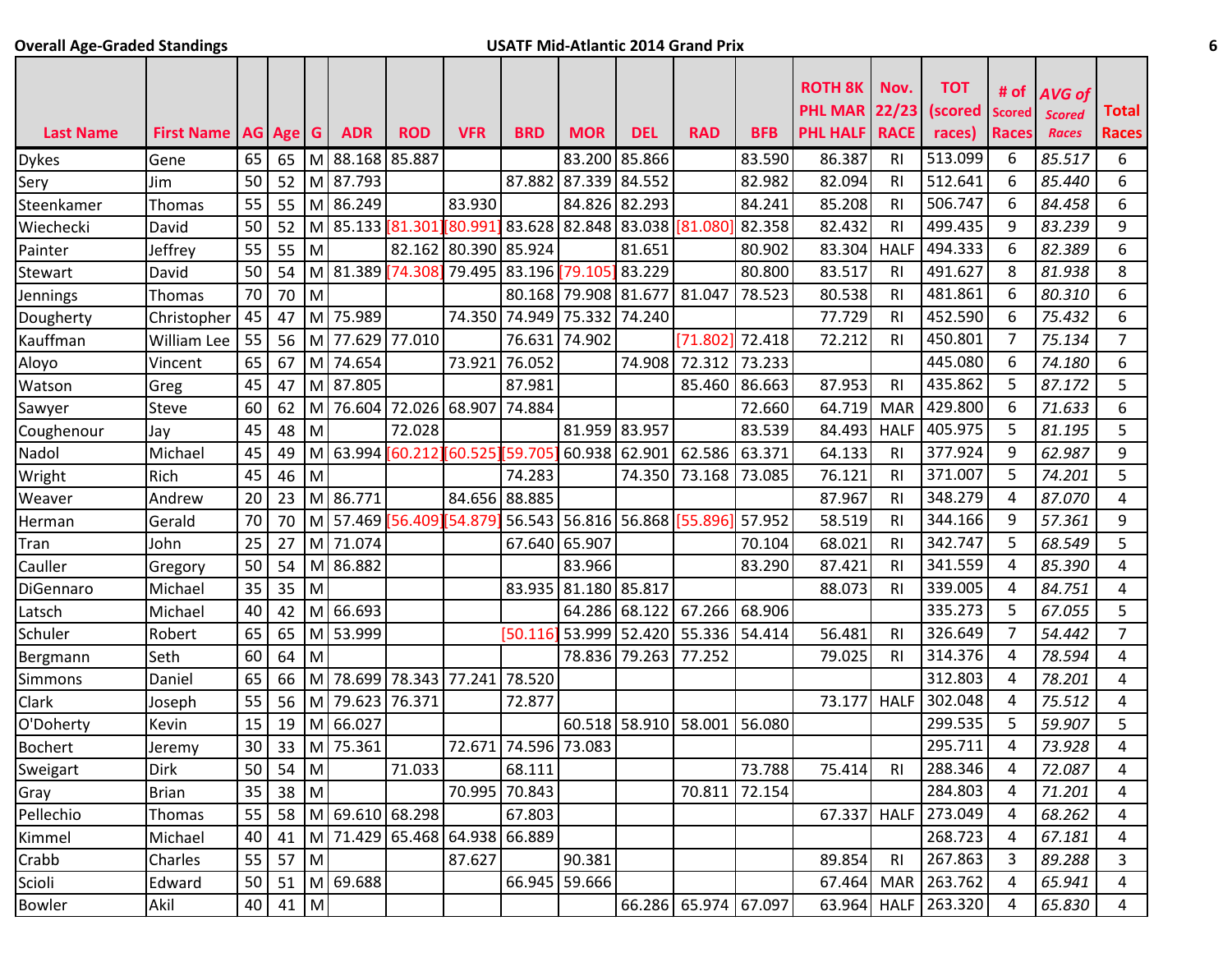| <b>Overall Age-Graded Standings</b> |              |    |             |           |                 |        |               |               |               |        | <b>USATF Mid-Atlantic 2014 Grand Prix</b> |               |        |                |              |                |        |                |
|-------------------------------------|--------------|----|-------------|-----------|-----------------|--------|---------------|---------------|---------------|--------|-------------------------------------------|---------------|--------|----------------|--------------|----------------|--------|----------------|
| McManus                             | Rory         | 65 |             |           | 65 M 68.482     |        |               | 65.589 68.652 |               |        |                                           |               | 57.636 | <b>MAR</b>     | 260.359      | 4              | 65.090 | 4              |
| Kane                                | Matt         | 20 | 23          |           | M 85.809        |        |               | 88.004        |               |        |                                           |               | 86.237 | R <sub>l</sub> | 260.051      | $\overline{3}$ | 86.684 | 3              |
| Morrison                            | Norm         | 40 | 44          | M         |                 |        |               | 65.934        |               |        | 63.196 64.147                             |               | 64.637 | <b>HALF</b>    | 257.915      | 4              | 64.479 | 4              |
| Arnold                              | Eric         | 20 | 23          |           | M 87.064        |        |               |               |               |        | 82.634                                    |               | 87.603 | R <sub>l</sub> | 257.301      | 3              | 85.767 | 3              |
| Kretschmer                          | Michael      | 40 | 42          |           | M 70.904        |        |               |               | 65.922 66.472 |        |                                           |               | 53.667 | <b>HALF</b>    | 256.966      | 4              | 64.242 | 4              |
| Hellman                             | Jerry        | 60 | 60          | M         |                 | 62.395 |               | 62.989        |               |        |                                           | 65.845        | 61.212 |                | MAR 252.441  | 4              | 63.110 | 4              |
| Schultz                             | John         | 80 | 81          | м         | 56.935 47.141   |        |               | 44.528        |               |        |                                           | 54.729        | 48.664 | <b>MAR</b>     | 251.998      | 5              | 50.400 | 5              |
| Brown                               | Darryl       | 30 | 31          | M         |                 |        |               | 83.129 85.280 |               |        |                                           |               | 83.355 | R <sub>l</sub> | 251.764      | 3              | 83.921 | $\mathbf{3}$   |
| Martin                              | James        | 50 | 52          | M         | 49.126          |        |               |               | 45.121 58.791 |        |                                           | 50.120        | 45.959 | R <sub>l</sub> | 249.116      | 5              | 49.823 | 5              |
| Murray                              | Dennis       | 60 | 63          |           | M 61.558        |        |               |               | 61.523 61.376 |        |                                           | 62.944        |        |                | 247.400      | 4              | 61.850 | 4              |
| Zmirich                             | Robert       | 55 | 55          |           | M 64.656 51.905 |        |               | 59.592        |               |        |                                           | 62.601        |        |                | 238.755      | 4              | 59.689 | 4              |
| <b>Bodary</b>                       | Michael      | 50 | 53          |           | M 81.200        |        | 77.680        | 79.153        |               |        |                                           |               |        |                | 238.032      | 3              | 79.344 | 3              |
| Regan                               | John         | 40 | 44          | M         |                 | 79.658 |               | 82.239        |               |        | 75.321                                    |               |        |                | 237.218      | $\mathbf{3}$   | 79.073 | $\overline{3}$ |
| Felice                              | Ross         | 45 | 49          | M         |                 |        |               | 75.943        |               |        |                                           | 75.935        | 78.052 | <b>HALF</b>    | 229.931      | 3              | 76.644 | 3              |
| Crispin                             | Keith        | 45 | 47          | M         |                 | 76.474 |               |               |               | 74.321 |                                           |               | 73.065 | <b>HALF</b>    | 223.860      | 3              | 74.620 | 3              |
| Clark                               | Neill        | 40 | 42          |           | M 76.873        |        |               | 68.504        |               |        |                                           |               | 75.535 | <b>RI</b>      | 220.912      | 3              | 73.637 | $\overline{3}$ |
| Dechnik                             | Michael      | 45 | 45          |           | M 74.715        |        |               |               | 73.943 71.472 |        |                                           |               |        |                | 220.130      | 3              | 73.377 | 3              |
| Trimmer                             | Larry        | 40 | 44          | M         |                 |        | 71.734 72.107 |               | 74.610        |        |                                           |               |        |                | 218.452      | 3              | 72.817 | $\overline{3}$ |
| Hranilovich                         | Stephen      | 50 | 51          | M         |                 |        |               |               |               |        |                                           | 71.672 70.824 | 75.295 | R <sub>l</sub> | 217.791      | 3              | 72.597 | $\overline{3}$ |
| Carstens                            | <b>Russ</b>  | 50 | 50          | M         | 72.660          |        |               |               | 69.710 71.732 |        |                                           |               |        |                | 214.101      | $\mathbf{3}$   | 71.367 | 3              |
| Cade                                | David        | 35 | 39          | M         | 54.674          |        |               | 50.910        |               |        |                                           | 52.238        | 54.002 | R <sub>l</sub> | 211.824      | 4              | 52.956 | 4              |
| Coppens                             | Louis        | 70 | 71          |           | M 76.500        |        |               | 65.281        |               |        |                                           |               | 66.580 | <b>RI</b>      | 208.361      | 3              | 69.454 | $\mathbf{3}$   |
| Flanagan                            | James        | 75 | 76          | M         |                 |        |               |               | 71.246 69.798 |        |                                           | 65.862        |        |                | 206.907      | 3              | 68.969 | 3              |
| Fidler                              | <b>Steve</b> | 60 | 64          | M         |                 |        |               | 68.680 70.156 |               |        |                                           |               | 66.694 | R <sub>l</sub> | 205.529      | 3              | 68.510 | 3              |
| Baca                                | David        | 50 | 52          | ${\sf M}$ |                 | 65.856 |               |               |               | 63.652 |                                           |               | 66.629 | <b>HALF</b>    | 196.137      | $\mathbf{3}$   | 65.379 | $\overline{3}$ |
| Bruckner                            | Joseph       | 55 | 59          | M         | 66.620          |        |               |               |               | 64.660 |                                           | 61.878        |        |                | 193.158      | 3              | 64.386 | 3              |
| James                               | Christopher  | 35 | 39          | M         |                 | 63.972 |               | 59.395        |               | 63.026 |                                           |               |        |                | 186.393      | 3              | 62.131 | 3              |
| Brown                               | Richard      | 65 | 65          | M         |                 |        |               |               | 59.868 64.483 |        |                                           | 61.275        |        |                | 185.627      | $\mathbf{3}$   | 61.876 | $\overline{3}$ |
| Conway                              | Bill         | 50 | 53          | M         |                 | 53.214 | 59.976        | 63.113        |               |        |                                           |               |        |                | 176.303      | 3              | 58.768 | 3              |
| Barbee                              | Kenneth      | 50 | $50 \mid M$ |           |                 |        |               | 84.896        |               |        |                                           |               | 90.705 | RI             | 175.601      | $\overline{2}$ | 87.801 | $\overline{2}$ |
| Marantz                             | Cameron      | 25 | $27$ M      |           |                 |        |               |               |               |        |                                           | 86.288        | 88.827 | <b>RI</b>      | 175.115      | $\overline{2}$ | 87.557 | $\overline{2}$ |
| Sicher                              | Dennis       | 65 | 67 M        |           |                 |        |               | 59.894 54.575 |               |        |                                           |               | 59.915 | <b>RI</b>      | 174.384      | 3              | 58.128 | 3              |
| Shea                                | Terrance     | 40 | 40 M        |           |                 |        |               | 88.519        |               |        |                                           |               | 85.397 |                | HALF 173.916 | $\overline{2}$ | 86.958 | $2^{\circ}$    |
| Carpenter                           | Joseph       | 20 | 24          |           | M 86.966        |        |               | 86.377        |               |        |                                           |               |        |                | 173.343      | $\overline{2}$ | 86.672 | $\overline{2}$ |
| Hulleberg                           | Anders       | 25 | 25          |           | M 86.096        |        |               | 85.080        |               |        |                                           |               |        |                | 171.176      | $\overline{2}$ | 85.588 | $\overline{2}$ |
| Feeney                              | Daniel       | 20 | 23          |           | M 84.039        |        |               |               |               |        |                                           |               | 85.426 | RI             | 169.466      | $\mathbf{2}$   | 84.733 | $\overline{2}$ |
| Stewart                             | Patrick      |    |             |           | 60 64 M 48.705  |        |               |               | 59.557        |        |                                           | 60.654        |        |                | 168.916      | 3              | 56.305 | 3 <sup>1</sup> |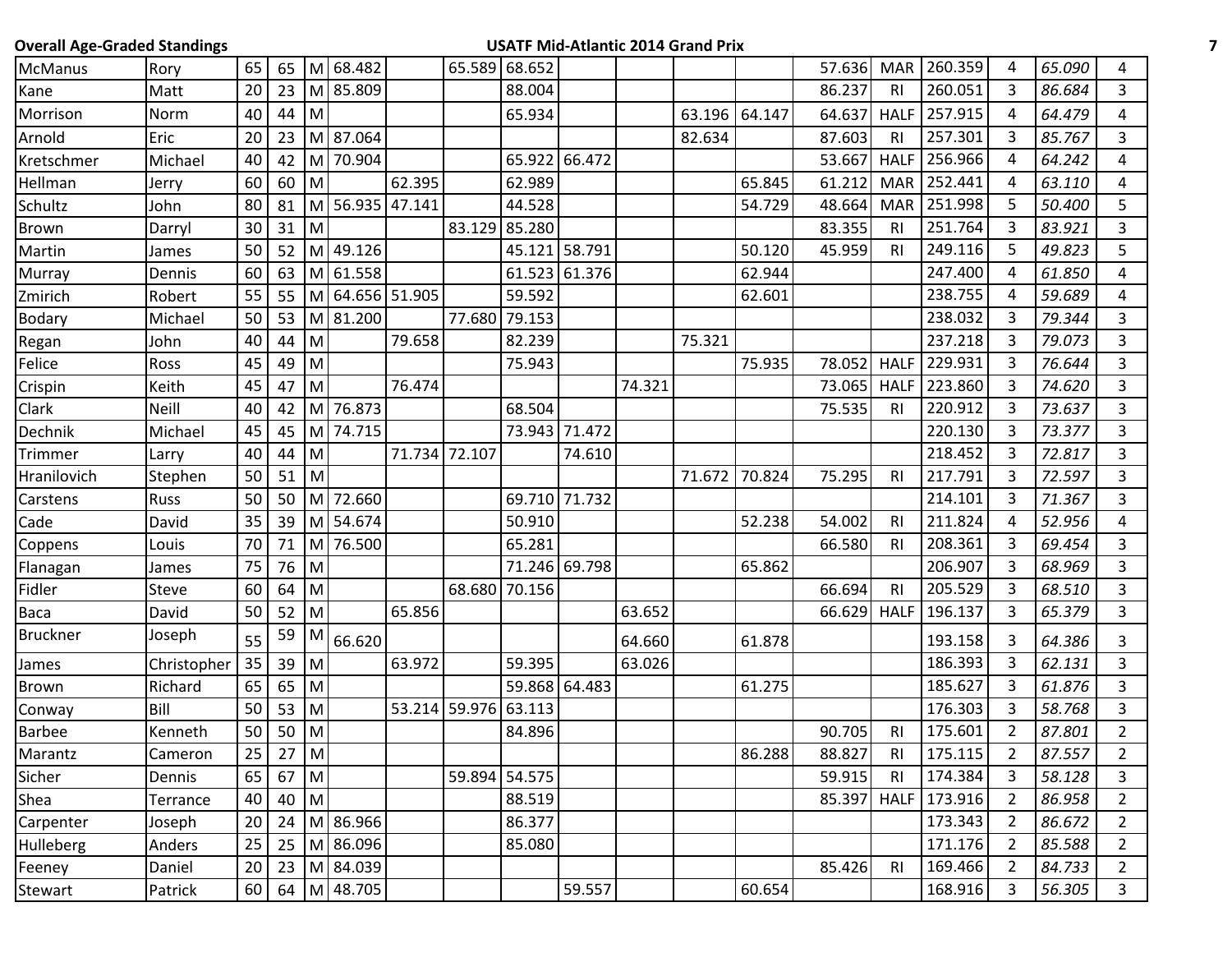| <b>Overall Age-Graded Standings</b> |                |                 |        |                                                                                                            |                 |        |               |               |               |        | <b>USATF Mid-Atlantic 2014 Grand Prix</b> |        |        |                |              |                |        |                |
|-------------------------------------|----------------|-----------------|--------|------------------------------------------------------------------------------------------------------------|-----------------|--------|---------------|---------------|---------------|--------|-------------------------------------------|--------|--------|----------------|--------------|----------------|--------|----------------|
| Smith                               | Dean Cory      | 35              | $36$ M |                                                                                                            |                 |        |               |               |               |        |                                           | 81.657 | 85.015 | <b>HALF</b>    | 166.672      | 2              | 83.336 | $2^{\circ}$    |
| McLaughlin                          | Patrick        | 25              | 25     | M                                                                                                          |                 |        |               |               |               |        |                                           | 81.118 | 84.261 | <b>MAR</b>     | 165.379      | $\overline{2}$ | 82.689 | $\overline{2}$ |
| Simard                              | Justin         | 30              | 30     | M                                                                                                          |                 |        |               | 81.313        |               |        |                                           |        | 83.195 | <b>MAR</b>     | 164.508      | 2              | 82.254 | $\overline{2}$ |
| Costello                            | John           | 50              | 53     | M                                                                                                          |                 |        |               |               |               | 79.072 |                                           |        | 82.778 | R <sub>l</sub> | 161.849      | 2              | 80.925 | $\overline{2}$ |
| Hibbs                               | John           | 60              | 60     | M                                                                                                          |                 |        |               | 79.961        |               |        |                                           |        | 80.403 | R <sub>l</sub> | 160.364      | $\overline{2}$ | 80.182 | $\overline{2}$ |
| Camacho                             | Epi            | 55              | 58     |                                                                                                            | M 81.271 77.704 |        |               |               |               |        |                                           |        |        |                | 158.975      | 2              | 79.488 | $\overline{2}$ |
| Elliott                             | Thomas         | 40              | 41     | M                                                                                                          |                 |        |               | 79.278        |               |        |                                           |        | 78.333 | <b>MAR</b>     | 157.611      | 2              | 78.806 | $\overline{2}$ |
| Ferraro                             | Gabriel        | 35              | 35     | M                                                                                                          |                 |        |               | 55.439        |               |        |                                           | 51.309 | 50.601 | <b>HALF</b>    | 157.349      | 3              | 52.450 | 3              |
| Sullivan                            | <b>Brian</b>   | 50              | 54     | M                                                                                                          |                 |        |               | 76.974        |               |        |                                           |        | 77.019 | <b>HALF</b>    | 153.993      | 2              | 76.996 | $\overline{2}$ |
| Hoy                                 | Robert         | 50              | 54     | M                                                                                                          |                 | 76.047 |               |               |               | 77.154 |                                           |        |        |                | 153.201      | $\overline{2}$ | 76.600 | $\overline{2}$ |
| Harley                              | Stephen        | 50              | 53     | M                                                                                                          |                 |        |               | 75.109        |               |        |                                           |        | 76.905 | <b>HALF</b>    | 152.014      | $\overline{2}$ | 76.007 | $\overline{2}$ |
| Manion                              | John           | 40              | 40     | M                                                                                                          |                 |        |               |               |               |        | 74.807                                    |        | 77.120 | <b>HALF</b>    | 151.927      | $\overline{2}$ | 75.963 | $\overline{2}$ |
| Gravesande                          | Marlon         | 40              | 40     | M                                                                                                          |                 |        |               | 78.048        |               |        |                                           |        | 73.837 |                | HALF 151.885 | 2              | 75.943 | $\overline{2}$ |
| Cooper                              | Stanley        | 55              | 55     | M                                                                                                          |                 |        |               |               |               |        |                                           | 75.551 | 74.789 | <b>MAR</b>     | 150.340      | $\overline{2}$ | 75.170 | $\overline{2}$ |
| Cutrona                             | Matthew        | 40              | 43     | M                                                                                                          |                 |        |               | 77.657        |               | 72.212 |                                           |        |        |                | 149.869      | $\overline{2}$ | 74.934 | $\overline{2}$ |
| Makowski                            | James          | 40              | 43     | M                                                                                                          |                 |        |               | 74.459        |               |        |                                           |        | 74.955 | <b>MAR</b>     | 149.414      | 2              | 74.707 | $\overline{2}$ |
| <b>Broadbent</b>                    | Dave           | 60              | 64     | M                                                                                                          |                 |        |               | 74.408        |               |        |                                           |        | 74.297 | R <sub>l</sub> | 148.705      | $\overline{2}$ | 74.353 | $\overline{2}$ |
| Pugliese                            | Anthony        | 55              | 55     | M                                                                                                          |                 |        |               | 72.203        |               |        |                                           | 75.730 |        |                | 147.933      | $\overline{2}$ | 73.967 | $\overline{2}$ |
| Randolph                            | Paul           | 45              | 47     | M                                                                                                          |                 |        |               | 75.564        |               |        | 71.535                                    |        |        |                | 147.099      | 2              | 73.549 | $\overline{2}$ |
| Goldthorp                           | John           | 35              | 35     |                                                                                                            | M 74.693        |        |               |               |               |        |                                           |        | 72.290 | R <sub>l</sub> | 146.983      | $\overline{2}$ | 73.491 | $\overline{2}$ |
| <b>Bizal</b>                        | Michael        | 50              | 53     | M                                                                                                          |                 |        | 74.396 72.464 |               |               |        |                                           |        |        |                | 146.859      | 2              | 73.430 | $\overline{2}$ |
| Herring                             | Leonard        | 65              | 66     | M                                                                                                          |                 | 46.037 | 50.847        | 49.758        |               |        |                                           |        |        |                | 146.642      | 3              | 48.881 | 3              |
| Hamilton                            | <b>Brandon</b> | 45              | 46     | M                                                                                                          |                 | 73.482 |               | 72.968        |               |        |                                           |        |        |                | 146.450      | 2              | 73.225 | $\overline{2}$ |
| Suher                               | Daniel         | 25              | 27     | M                                                                                                          |                 |        | 73.946        |               |               | 71.338 |                                           |        |        |                | 145.283      | $\overline{2}$ | 72.642 | $\overline{2}$ |
| Biggin                              | Hugh           | 55              | 58     | M                                                                                                          |                 |        |               | 70.040 74.850 |               |        |                                           |        |        |                | 144.890      | 2              | 72.445 | $\overline{2}$ |
| Fritz-Mauer                         | Jossi          | 25              | 29     | M                                                                                                          |                 | 64.942 |               | 78.531        |               |        |                                           |        |        |                | 143.474      | 2              | 71.737 | $\overline{2}$ |
| Coleman                             | Casey          | 35              | 36     | M                                                                                                          |                 |        |               | 74.355        |               |        |                                           |        | 67.207 | <b>MAR</b>     | 141.563      | $\overline{2}$ | 70.781 | $\overline{2}$ |
| Huttinger                           | David          | 50              | 52     | M                                                                                                          |                 |        |               | 70.173        |               |        |                                           |        | 68.526 | <b>MAR</b>     | 138.700      | $\overline{2}$ | 69.350 | $\overline{2}$ |
| Estrada                             | Alex           | 50              | 52     | M                                                                                                          | 70.344          |        |               |               | 67.029        |        |                                           |        |        |                | 137.374      | $\overline{2}$ | 68.687 | $\overline{2}$ |
| <b>Stilley</b>                      | Thomas         | 50 <sub>1</sub> | $52$ M |                                                                                                            |                 |        |               |               | 70.254 66.547 |        |                                           |        |        |                | 136.800      | $\overline{2}$ | 68.400 | $\overline{2}$ |
| Hite                                | Kenneth        | 25              | $28$ M |                                                                                                            |                 |        |               |               |               |        |                                           | 68.350 | 67.583 | <b>MAR</b>     | 135.933      | $\overline{2}$ | 67.967 | $\overline{2}$ |
| Mastripolito                        | Joseph         | 45              | 47     | $\mathsf{M}% _{T}=\mathsf{M}_{T}\!\left( a,b\right) ,\ \mathsf{M}_{T}=\mathsf{M}_{T}$                      |                 |        |               | 66.434 69.200 |               |        |                                           |        |        |                | 135.634      | $\overline{2}$ | 67.817 | $\overline{2}$ |
| Koniges                             | Frank          | 55              | 59     | ${\sf M}$                                                                                                  |                 | 66.200 |               | 69.371        |               |        |                                           |        |        |                | 135.572      | $\overline{2}$ | 67.786 | $\overline{2}$ |
| Kimmel                              | Thomas         | 50              | 50     | $\mathsf{M}% _{T}=\mathsf{M}_{T}\!\left( a,b\right) ,\ \mathsf{M}_{T}=\mathsf{M}_{T}\!\left( a,b\right) ,$ |                 | 67.467 |               | 67.929        |               |        |                                           |        |        |                | 135.396      | $\overline{2}$ | 67.698 | $\overline{2}$ |
| Russen                              | Rodney         | 40              | 43     | $\mathsf{M}% _{T}=\mathsf{M}_{T}\!\left( a,b\right) ,\ \mathsf{M}_{T}=\mathsf{M}_{T}\!\left( a,b\right) ,$ |                 |        |               | 65.154        |               |        |                                           |        | 70.092 | <b>MAR</b>     | 135.246      | $\overline{2}$ | 67.623 | $\overline{2}$ |
| Toniatti                            | <b>Steve</b>   | 30              | 33     | $\mathsf{M}% _{T}=\mathsf{M}_{T}\!\left( a,b\right) ,\ \mathsf{M}_{T}=\mathsf{M}_{T}$                      |                 |        |               | 64.707        |               |        |                                           |        | 69.896 | <b>MAR</b>     | 134.604      | $\overline{2}$ | 67.302 | $2^{\circ}$    |
| Kaucher                             | Michael        | 35              |        |                                                                                                            | 37 M 66.528     |        |               | 67.209        |               |        |                                           |        |        |                | 133.737      | $\overline{2}$ | 66.868 | $2^{\circ}$    |
| Cody                                | William        | 55              | 57 M   |                                                                                                            |                 |        |               |               | 64.150 68.519 |        |                                           |        |        |                | 132.670      | $\overline{2}$ | 66.335 | $\overline{2}$ |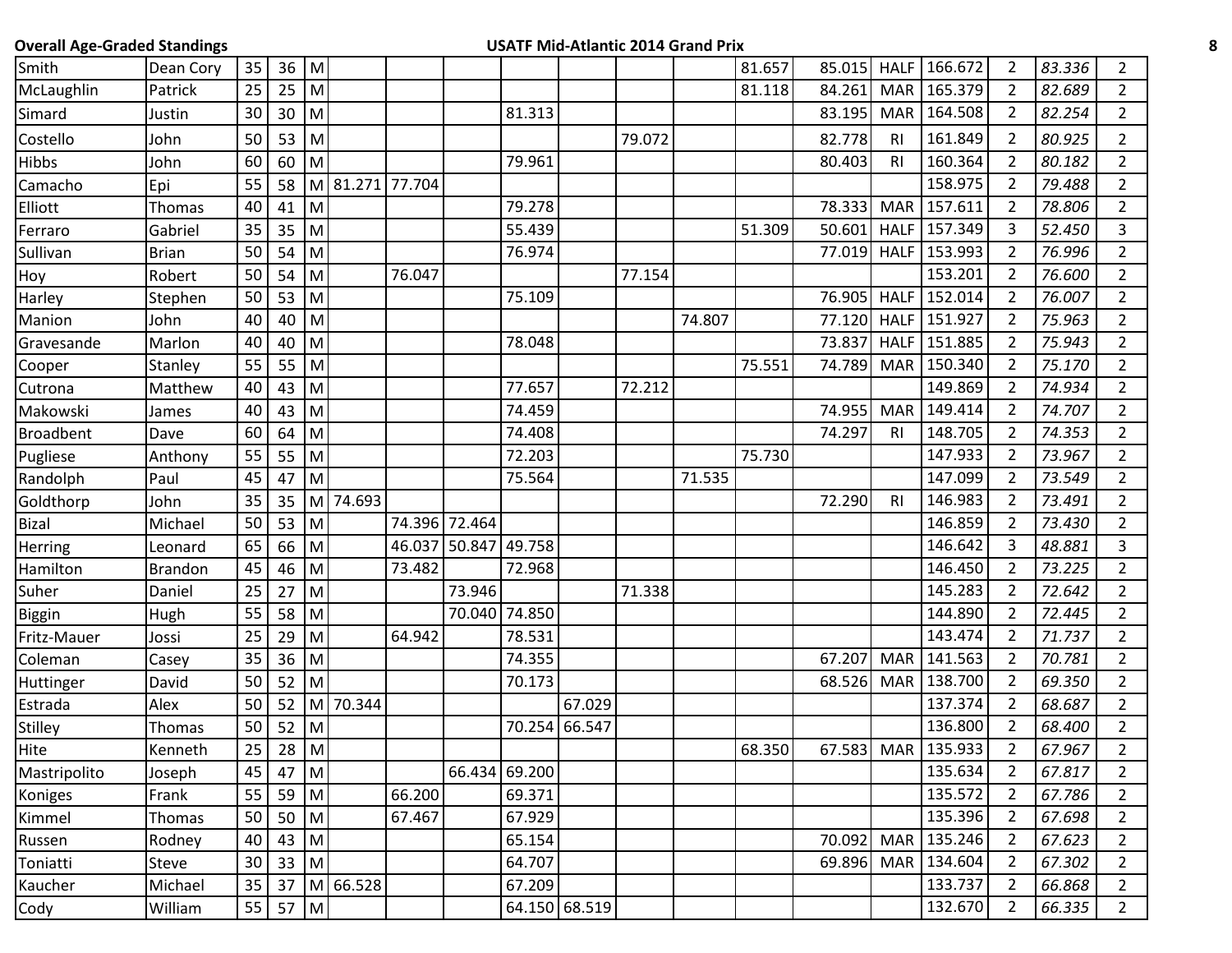| <b>Overall Age-Graded Standings</b> |              |    |        |           |          |        |               |               |        | <b>USATF Mid-Atlantic 2014 Grand Prix</b> |        |        |                |             |                |        |                |
|-------------------------------------|--------------|----|--------|-----------|----------|--------|---------------|---------------|--------|-------------------------------------------|--------|--------|----------------|-------------|----------------|--------|----------------|
| Matthews                            | John         | 15 | $19$ M |           |          |        |               | 66.044 64.918 |        |                                           |        |        |                | 130.961     | $\mathbf{2}$   | 65.481 | $\overline{2}$ |
| Reinhart                            | Richard      | 65 | 65     | M         |          | 62.476 | 66.207        |               |        |                                           |        |        |                | 128.683     | $\overline{2}$ | 64.342 | $\overline{2}$ |
| Peyton                              | Michael      | 45 | 46     | M         |          |        | 62.282        |               | 64.017 |                                           |        |        |                | 126.299     | $\overline{2}$ | 63.149 | $2^{\circ}$    |
| Scogna                              | Charles      | 25 | 27     | M         |          |        | 65.543        |               |        |                                           |        | 59.146 | <b>MAR</b>     | 124.689     | $\overline{2}$ | 62.344 | $\overline{2}$ |
| Marino                              | Jerry        | 60 | 63     |           | M 52.275 |        | 71.177        |               |        |                                           |        |        |                | 123.452     | $\overline{2}$ | 61.726 | $\overline{2}$ |
| Henry                               | Edward       | 55 | 56     | ${\sf M}$ |          |        |               | 63.553 59.478 |        |                                           |        |        |                | 123.031     | $\overline{2}$ | 61.516 | $\overline{2}$ |
| Lombardi                            | Joseph       | 50 | 53     | ${\sf M}$ |          |        |               |               |        | 67.812                                    |        | 53.119 | R <sub>l</sub> | 120.931     | $\overline{2}$ | 60.466 | $\overline{2}$ |
| Bland                               | Khalil       | 10 | 13     | M         |          |        | 54.468        |               |        |                                           |        | 64.478 | <b>HALF</b>    | 118.945     | $\overline{2}$ | 59.473 | $2^{\circ}$    |
| Cully                               | Gregory      | 25 | 29     | M         |          |        | 58.284        |               |        |                                           |        | 60.502 |                | MAR 118.786 | $\overline{2}$ | 59.393 | $\overline{2}$ |
| Mann                                | Charles      | 40 | 44     | M         |          |        |               |               |        |                                           | 61.649 | 55.861 | <b>HALF</b>    | 117.510     | $\overline{2}$ | 58.755 | $\overline{2}$ |
| Hoey                                | Frederick    | 75 | 75     |           | M 56.708 |        | 57.563        |               |        |                                           |        |        |                | 114.271     | $\overline{2}$ | 57.136 | $\overline{2}$ |
| Cameron                             | Daniel       | 55 | 59     | M         |          |        | 53.659        |               |        |                                           | 58.879 |        |                | 112.539     | $\overline{2}$ | 56.269 | $\overline{2}$ |
| Goldstein                           | Larry        | 50 | 50     | M         |          |        | 62.492        |               |        |                                           |        | 47.798 |                | MAR 110.290 | $\overline{2}$ | 55.145 | $\overline{2}$ |
| Foraker                             | Kevin        | 40 | 44     | M         |          |        | 55.047 53.882 |               |        |                                           |        |        |                | 108.929     | $\overline{2}$ | 54.465 | $\overline{2}$ |
| McGinnis                            | Philip       | 55 | 56     | M         |          | 52.047 | 48.700        |               |        |                                           |        |        |                | 100.747     | $\overline{2}$ | 50.373 | $2^{\circ}$    |
| Marofit                             | Mourad       | 30 | $32$ M |           |          |        | 94.411        |               |        |                                           |        |        |                | 94.411      | $\mathbf{1}$   | 94.411 | $\mathbf{1}$   |
| Dawson                              | Owen         | 25 |        | $26$ M    |          |        |               |               |        |                                           |        | 88.579 | <b>RI</b>      | 88.579      | 1              | 88.579 | $\mathbf{1}$   |
| Bodary                              | Christopher  | 20 | 24     |           | M 86.480 |        |               |               |        |                                           |        |        |                | 86.480      | $\mathbf{1}$   | 86.480 | $\mathbf{1}$   |
| Bland                               | Taj          | 15 | 15     | M         |          |        | 58.822        |               |        |                                           |        | 27.441 | <b>HALF</b>    | 86.264      | $\overline{2}$ | 43.132 | $\overline{2}$ |
| Schelander                          | Stephen      | 20 |        | $24$ M    |          |        |               |               |        |                                           |        | 86.041 | <b>MAR</b>     | 86.041      | $\mathbf{1}$   | 86.041 | $\mathbf{1}$   |
| Celona                              | Philip       | 20 |        | 23 M      |          |        |               |               |        |                                           |        | 84.518 | <b>RI</b>      | 84.518      | $\mathbf{1}$   | 84.518 | $\mathbf{1}$   |
| Hepp                                | Grayson      | 15 | 16     |           | M 84.049 |        |               |               |        |                                           |        |        |                | 84.049      | 1              | 84.049 | $\mathbf{1}$   |
| Miller                              | Zach         | 30 | 30     |           | M 83.711 |        |               |               |        |                                           |        |        |                | 83.711      | $\mathbf{1}$   | 83.711 | $\mathbf{1}$   |
| Long                                | <b>Brian</b> | 25 |        | 25M       |          |        |               |               |        |                                           |        | 83.684 | RI             | 83.684      | 1              | 83.684 | $\mathbf{1}$   |
| Gourley                             | <b>Steve</b> | 35 | 35     | ${\sf M}$ |          |        | 83.649        |               |        |                                           |        |        |                | 83.649      | $\mathbf{1}$   | 83.649 | $\mathbf{1}$   |
| Rimkis                              | Robert       | 50 | 53     | M         |          |        | 82.875        |               |        |                                           |        |        |                | 82.875      | $\mathbf{1}$   | 82.875 | $\mathbf{1}$   |
| Van Hoogenstyn                      | Andrew       | 30 |        | $30$ M    |          |        |               |               |        |                                           |        | 82.854 | <b>MAR</b>     | 82.854      | $\mathbf{1}$   | 82.854 | $\mathbf{1}$   |
| Mallon                              | Sean         | 20 |        | $24$ M    |          |        |               |               |        |                                           |        | 82.813 | R <sub>l</sub> | 82.813      | $\mathbf{1}$   | 82.813 | $\mathbf{1}$   |
| Siqueiros                           | Benjamin     | 25 |        | 25M       |          |        |               |               |        |                                           |        | 82.224 | RI             | 82.224      | 1              | 82.224 | $\mathbf{1}$   |
| Rissell                             | Ethan        | 25 |        | 25M       |          |        |               |               |        |                                           |        | 81.697 | <b>HALF</b>    | 81.697      | $\mathbf{1}$   | 81.697 | $\mathbf{1}$   |
| <b>Hilliard</b>                     | lan          | 25 |        | $25$ M    |          |        |               |               |        |                                           |        | 81.591 | R <sub>l</sub> | 81.591      | 1              | 81.591 | $\mathbf{1}$   |
| Berra                               | Nicholas     | 45 | $45$ M |           |          |        |               |               |        |                                           | 81.053 |        |                | 81.053      | $\mathbf{1}$   | 81.053 | $\mathbf{1}$   |
| Watts                               | John         | 25 |        | $25$ M    |          |        |               |               |        |                                           |        | 80.659 | R <sub>l</sub> | 80.659      | $\mathbf{1}$   | 80.659 | $\mathbf{1}$   |
| Gross                               | Michael      | 45 | 46     | M         |          |        | 80.539        |               |        |                                           |        |        |                | 80.539      | $\mathbf{1}$   | 80.539 | $\mathbf{1}$   |
| Taylor                              | Warren       | 70 | 74     | M         |          |        | 79.962        |               |        |                                           |        |        |                | 79.962      | 1              | 79.962 | $\mathbf{1}$   |
| Gould                               | Bill         | 45 | 45     | M         |          |        | 79.928        |               |        |                                           |        |        |                | 79.928      | 1              | 79.928 | $\mathbf{1}$   |
| Cuono                               | James        | 55 | 55     | M         |          |        |               |               |        |                                           | 79.298 |        |                | 79.298      | $\mathbf{1}$   | 79.298 | $\mathbf{1}$   |
| Kampf                               | Seth         | 25 | 29     | ${\sf M}$ |          | 78.956 |               |               |        |                                           |        |        |                | 78.956      | 1              | 78.956 | $\mathbf{1}$   |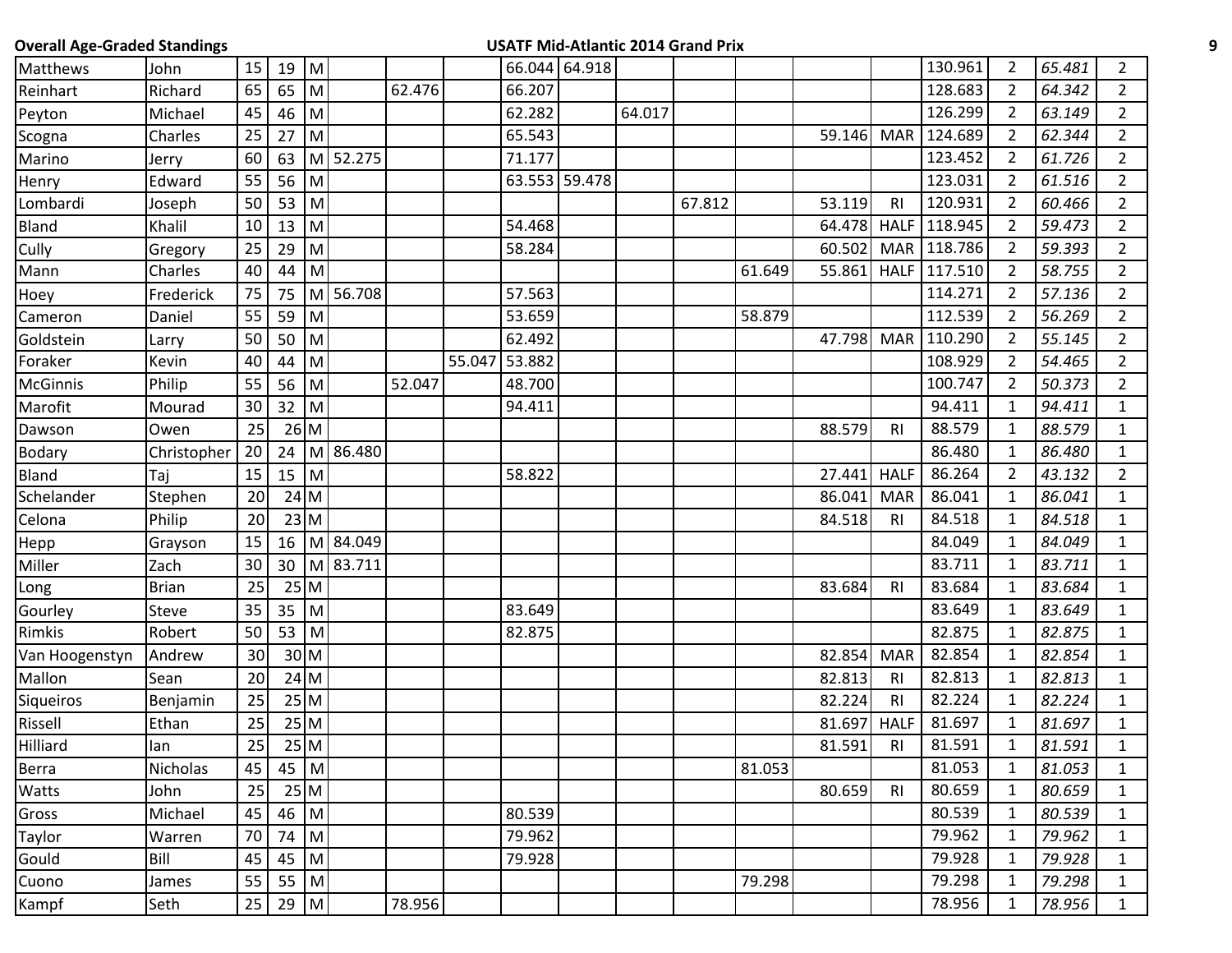| <b>Overall Age-Graded Standings</b> |             |                 |             |             |             |        |        |        |        | <b>USATF Mid-Atlantic 2014 Grand Prix</b> |        |             |                |        |              |        |              | 10 |
|-------------------------------------|-------------|-----------------|-------------|-------------|-------------|--------|--------|--------|--------|-------------------------------------------|--------|-------------|----------------|--------|--------------|--------|--------------|----|
| Austin                              | Jake        | 20              |             | $22$ M      |             |        |        |        |        |                                           |        | 78.477      | <b>HALF</b>    | 78.477 | 1            | 78.477 | $\mathbf{1}$ |    |
| Mader                               | Michael     | 40              |             | 44 M        |             |        |        |        |        |                                           |        | 77.762      | <b>HALF</b>    | 77.762 | $\mathbf{1}$ | 77.762 | 1            |    |
| <b>Brophy</b>                       | James       | 30              |             | 30 M        |             |        |        |        |        |                                           |        | 77.458      | <b>HALF</b>    | 77.458 | -1           | 77.458 | 1            |    |
| Arbuckle                            | Luke        | 20              |             | $22$ M      |             |        |        |        |        |                                           |        | 77.245      | R <sub>l</sub> | 77.245 | $\mathbf{1}$ | 77.245 | $\mathbf{1}$ |    |
| Novakowski                          | Evan        | 25              |             | $25$ M      |             |        |        |        |        |                                           |        | 76.988      | <b>HALF</b>    | 76.988 | 1            | 76.988 | $\mathbf{1}$ |    |
| Daigeaun                            | Michael     | 30              |             | $34$ M      |             |        |        |        |        |                                           |        | 76.958      | <b>HALF</b>    | 76.958 | $\mathbf 1$  | 76.958 | $\mathbf{1}$ |    |
| Hines                               | Paul        | 55              | 59 M        |             |             |        | 76.751 |        |        |                                           |        |             |                | 76.751 | 1            | 76.751 | $\mathbf{1}$ |    |
| <b>DiCarlo</b>                      | Matt        | 25              | 26          | M           |             |        |        | 76.567 |        |                                           |        |             |                | 76.567 | -1           | 76.567 | $\mathbf{1}$ |    |
| O'Connor                            | Dennis      | 25              | 27          | M           |             |        |        | 76.523 |        |                                           |        |             |                | 76.523 | 1            | 76.523 | 1            |    |
| Dedrick                             | Fred        | 65              | 65          | M           |             |        | 76.156 |        |        |                                           |        |             |                | 76.156 | $\mathbf{1}$ | 76.156 | $\mathbf{1}$ |    |
| Cohen                               | Jon         | 60              | 60          | M           |             |        |        | 76.142 |        |                                           |        |             |                | 76.142 | 1            | 76.142 | $\mathbf{1}$ |    |
| Lanier                              | Kyle        | 40              | 41          | M           |             |        |        |        | 75.754 |                                           |        |             |                | 75.754 | $\mathbf{1}$ | 75.754 | $\mathbf{1}$ |    |
| Carino                              | Jim         | 50              | $54 \mid M$ |             |             |        |        | 75.744 |        |                                           |        |             |                | 75.744 | 1            | 75.744 | 1            |    |
| Warwick                             | Joseph      | 45              |             | 46 M        |             |        |        | 75.588 |        |                                           |        |             |                | 75.588 | $\mathbf{1}$ | 75.588 | 1            |    |
| Cornibe                             | Jonathan    | 25              |             | $29$ M      |             |        |        |        |        |                                           |        | 75.531      | <b>HALF</b>    | 75.531 | 1            | 75.531 | $\mathbf{1}$ |    |
| Straw                               | Keith       | 55              |             | 59 M        |             |        |        |        |        |                                           |        | 75.519      | <b>MAR</b>     | 75.519 | 1            | 75.519 | $\mathbf{1}$ |    |
| Aliferov                            | Oleg        | 40              | 43          | M           | 75.090      |        |        |        |        |                                           |        |             |                | 75.090 | 1            | 75.090 | $\mathbf{1}$ |    |
| Lyman                               | Breandan    | 25              |             | $25$ M      |             |        |        |        |        |                                           |        | 74.518      | <b>MAR</b>     | 74.518 | 1            | 74.518 | 1            |    |
| Vail                                | Jason       | 40              |             | $42$ M      |             |        |        |        |        |                                           |        | 74.447      | <b>MAR</b>     | 74.447 | $\mathbf{1}$ | 74.447 | $\mathbf{1}$ |    |
| Marshall                            | Eric        | 30 <sup>1</sup> |             | $31$ M      |             |        |        |        |        |                                           |        | 74.389      | <b>RI</b>      | 74.389 | 1            | 74.389 | 1            |    |
| Hatt                                | Benjamin    | 25              |             | 29 M        |             |        |        |        |        |                                           |        | 74.191      | <b>HALF</b>    | 74.191 | $\mathbf{1}$ | 74.191 | 1            |    |
| Gozdan                              | Mike        | 45              | 46 M        |             |             |        |        | 73.703 |        |                                           |        |             |                | 73.703 | -1           | 73.703 | 1            |    |
| Hutchison                           | James       | 55              | $57$ M      |             |             | 73.681 |        |        |        |                                           |        |             |                | 73.681 | 1            | 73.681 | $\mathbf{1}$ |    |
| <b>Bezgin</b>                       | <b>Bob</b>  | 55              | 58          | M           |             |        |        | 73.226 |        |                                           |        |             |                | 73.226 | 1            | 73.226 | $\mathbf{1}$ |    |
| <b>Dick</b>                         | Phil        | 30 <sup>°</sup> | $32$ M      |             |             |        |        |        | 72.635 |                                           |        |             |                | 72.635 | 1            | 72.635 | $\mathbf{1}$ |    |
| Bittinger                           | Peter       | 45              |             | $49$ M      |             |        |        |        |        |                                           |        | 72.440      | R <sub>l</sub> | 72.440 | 1            | 72.440 | $\mathbf{1}$ |    |
| Dombrosky                           | Craig       | 55              |             | $55$ M      |             |        |        |        |        | 72.243                                    |        |             |                | 72.243 | 1            | 72.243 | 1            |    |
| MacFarlane                          | Colin       | 25              |             | $26$ M      |             |        |        |        |        |                                           |        | 71.981      | <b>HALF</b>    | 71.981 | $\mathbf{1}$ | 71.981 | 1            |    |
| Rigley                              | Randy       | 60              |             |             | 60 M 71.259 |        |        |        |        |                                           |        |             |                | 71.259 | -1           | 71.259 | 1            |    |
| Gillis                              | AG          | 40              |             | 43 M        |             |        |        | 71.087 |        |                                           |        |             |                | 71.087 | 1            | 71.087 | 1            |    |
| Hayes                               | Matt        | 50              |             | $51$ M      |             |        |        |        |        |                                           |        | 70.531 HALF |                | 70.531 | $\mathbf 1$  | 70.531 | 1            |    |
| Lizzio                              | Dominic     | 30 <sup>1</sup> |             | $32 \mid M$ |             |        |        |        |        |                                           | 70.456 |             |                | 70.456 | 1            | 70.456 | 1            |    |
| Howe                                | Christopher | 45              |             | 47 M        |             |        |        |        |        |                                           |        | 70.268      | <b>MAR</b>     | 70.268 | 1            | 70.268 | $\mathbf{1}$ |    |
| Prizer                              | Kent        | 60              |             | $64$ M      |             |        | 70.081 |        |        |                                           |        |             |                | 70.081 | 1            | 70.081 | 1            |    |
| Metraux                             | Stephen     | 50              |             | 50 M        |             |        |        |        |        |                                           |        | 69.473      | <b>MAR</b>     | 69.473 | $\mathbf{1}$ | 69.473 | $\mathbf{1}$ |    |
| Christou                            | Lou         | 40              |             | 44 M        |             |        | 69.280 |        |        |                                           |        |             |                | 69.280 | 1            | 69.280 | $\mathbf{1}$ |    |
| Simonetti                           | Nicholas    | 55              | 56 M        |             |             |        |        | 69.278 |        |                                           |        |             |                | 69.278 | $\mathbf{1}$ | 69.278 | $\mathbf{1}$ |    |
| Matuszak                            | Paul        | 25              |             | 28 M        |             |        |        |        |        |                                           |        | 69.178 HALF |                | 69.178 | $\mathbf{1}$ | 69.178 | $\mathbf{1}$ |    |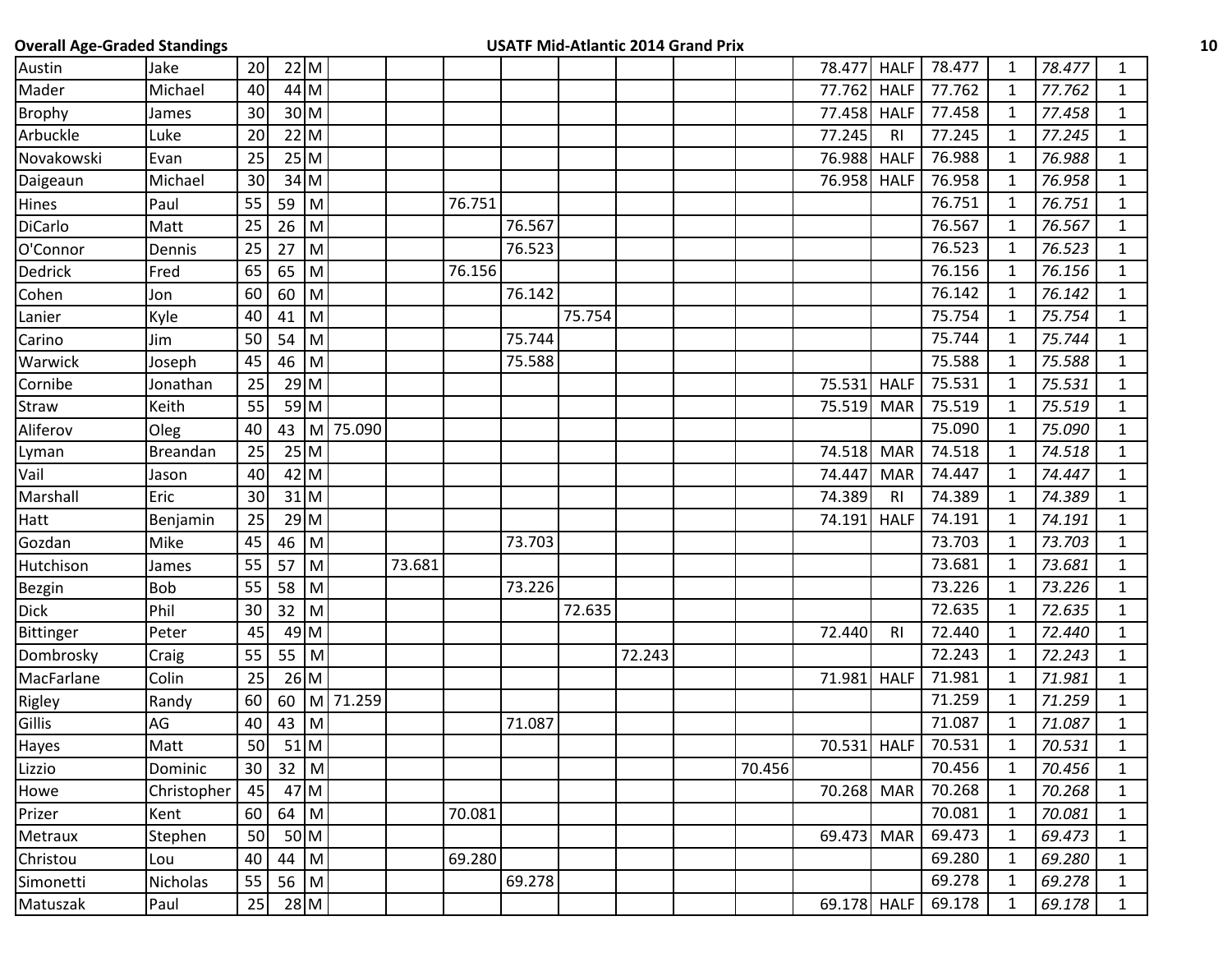| <b>Overall Age-Graded Standings</b> |              |                 |             |        |             |        |        |        | <b>USATF Mid-Atlantic 2014 Grand Prix</b> |        |               |             |        |              |        |              |  |
|-------------------------------------|--------------|-----------------|-------------|--------|-------------|--------|--------|--------|-------------------------------------------|--------|---------------|-------------|--------|--------------|--------|--------------|--|
| Jones                               | Timothy      | 55              |             | 55 M   |             |        |        |        |                                           |        | 68.956 HALF   |             | 68.956 | 1            | 68.956 | $\mathbf{1}$ |  |
| Sheppard                            | <b>Brent</b> | 25              | $28$ M      |        |             |        | 68.847 |        |                                           |        |               |             | 68.847 | $\mathbf{1}$ | 68.847 | $\mathbf{1}$ |  |
| Hesketh                             | Robert       | 50              |             | 54 M   |             |        |        |        |                                           |        | 68.764        | MAR         | 68.764 | 1            | 68.764 | 1            |  |
| Fillippo                            | <b>Brian</b> | 50              |             | $54$ M |             |        |        |        |                                           |        | 68.715        | <b>MAR</b>  | 68.715 | 1            | 68.715 | $\mathbf{1}$ |  |
| Christensen                         | Raymond      | 50              | 52          | M      |             | 68.242 |        |        |                                           |        |               |             | 68.242 | 1            | 68.242 | $\mathbf{1}$ |  |
| Kapner                              | Kenneth      | 55              | 55 M        |        |             |        | 67.973 |        |                                           |        |               |             | 67.973 | $\mathbf 1$  | 67.973 | $\mathbf{1}$ |  |
| Horton                              | William      | 35              | 36          | M      |             |        |        |        | 67.765                                    |        |               |             | 67.765 | 1            | 67.765 | $\mathbf{1}$ |  |
| Wolfe                               | Richard      | 45              | 45          | M      |             |        | 67.418 |        |                                           |        |               |             | 67.418 | -1           | 67.418 | $\mathbf{1}$ |  |
| Gilbert                             | <b>Bruce</b> | 75              | 79          | M      |             |        |        |        | 67.406                                    |        |               |             | 67.406 | 1            | 67.406 | $\mathbf{1}$ |  |
| Maio                                | James        | 35              |             | $39$ M |             |        |        |        |                                           |        | 67.105 HALF   |             | 67.105 | -1           | 67.105 | $\mathbf{1}$ |  |
| D'Andrea                            | Kurt         | 40              | $42 \mid M$ |        |             |        |        |        |                                           | 66.847 |               |             | 66.847 | 1            | 66.847 | $\mathbf{1}$ |  |
| Polakoff                            | Craig        | 35              |             | $35$ M |             |        |        |        |                                           |        | 65.890        | <b>MAR</b>  | 65.890 | $\mathbf 1$  | 65.890 | $\mathbf{1}$ |  |
| Koons                               | Mike         | 40              |             | 40 M   |             |        |        |        |                                           |        | 65.759        | <b>MAR</b>  | 65.759 | 1            | 65.759 | $\mathbf{1}$ |  |
| Collins                             | Matthew      | 30 <sup>°</sup> | 34          |        | M 65.748    |        |        |        |                                           |        |               |             | 65.748 | $\mathbf{1}$ | 65.748 | $\mathbf{1}$ |  |
| Burkholder                          | Barry        | 45              |             | 45 M   |             |        |        |        |                                           |        | 65.508 MAR    |             | 65.508 | 1            | 65.508 | 1            |  |
| Christophe                          | Da'Jour      | 15              | $16$ M      |        |             |        | 65.479 |        |                                           |        |               |             | 65.479 | 1            | 65.479 | $\mathbf{1}$ |  |
| Hanna                               | Thomas       | 15              |             | $18$ M |             |        |        |        |                                           |        | 65.214        | <b>MAR</b>  | 65.214 | 1            | 65.214 | $\mathbf{1}$ |  |
| Rodriguez                           | Jose         | 45              | 47 M        |        |             |        | 65.208 |        |                                           |        |               |             | 65.208 | 1            | 65.208 | $\mathbf{1}$ |  |
| Hoffman                             | Joseph       | 60              | 63          | M      |             |        |        | 63.786 |                                           |        |               |             | 63.786 | 1            | 63.786 | $\mathbf{1}$ |  |
| Tucker                              | William      | 55              | 56 M        |        |             |        |        |        |                                           | 63.630 |               |             | 63.630 | 1            | 63.630 | $\mathbf{1}$ |  |
| Sheckler                            | Craig        | 45              |             | 45 M   |             |        |        |        |                                           |        | 63.558 MAR    |             | 63.558 | 1            | 63.558 | $\mathbf{1}$ |  |
| Stelmaski                           | John         | 50              | $53 \mid M$ |        |             |        | 63.280 |        |                                           |        |               |             | 63.280 | 1            | 63.280 | 1            |  |
| Cahill                              | Joseph       | 10 <sup>1</sup> |             | $13$ M |             |        |        |        |                                           |        | 63.263        | <b>MAR</b>  | 63.263 | 1            | 63.263 | $\mathbf{1}$ |  |
| <b>Brake</b>                        | Kevin        | 50              | $50$ M      |        |             | 63.250 |        |        |                                           |        |               |             | 63.250 | 1            | 63.250 | $\mathbf{1}$ |  |
| Kirschner                           | Kenneth      | 45              |             | 49 M   |             |        |        |        |                                           |        | 63.242        | <b>HALF</b> | 63.242 | 1            | 63.242 | $\mathbf{1}$ |  |
| Stem                                | Joseph       | 45              | 48          | M      |             |        | 63.209 |        |                                           |        |               |             | 63.209 | 1            | 63.209 | $\mathbf{1}$ |  |
| Borgerson                           | Douglas      | 35              | 35 M        |        |             |        | 63.153 |        |                                           |        |               |             | 63.153 | 1            | 63.153 | $\mathbf{1}$ |  |
| Rodio                               | Joseph       | 50              | $53 \mid M$ |        |             |        | 63.139 |        |                                           |        |               |             | 63.139 | $\mathbf{1}$ | 63.139 | $\mathbf{1}$ |  |
| Kelly                               | Joseph       | 30 <sup>1</sup> |             | 32 M   |             |        |        |        |                                           |        | 62.981 HALF   |             | 62.981 | $\mathbf{1}$ | 62.981 | $\mathbf{1}$ |  |
| Gardner                             | Richard      | 65              |             |        | 66 M 62.255 |        |        |        |                                           |        |               |             | 62.255 | 1            | 62.255 | 1            |  |
| Schriftman                          | Ross         | 60              |             | 62 M   |             |        |        |        |                                           |        | 61.779        | MAR         | 61.779 | $\mathbf 1$  | 61.779 | $\mathbf{1}$ |  |
| <b>McQuirns</b>                     | Dean         | 50              |             | $54$ M |             |        |        |        |                                           |        | $61.725$ HALF |             | 61.725 | $\mathbf 1$  | 61.725 | $\mathbf{1}$ |  |
| Wilden                              | Eric         | 45              |             | 45 M   |             |        |        |        |                                           |        | 61.650        | MAR         | 61.650 | $\mathbf{1}$ | 61.650 | $\mathbf{1}$ |  |
| Tweed                               | Michael      | 35              | $36$ M      |        |             |        | 60.949 |        |                                           |        |               |             | 60.949 | $\mathbf{1}$ | 60.949 | $\mathbf{1}$ |  |
| Chobot                              | Thomas       | 55              |             | 59 M   |             |        |        |        |                                           |        | 60.667        | <b>MAR</b>  | 60.667 | 1            | 60.667 | $\mathbf{1}$ |  |
| Beauparlant                         | Kevin        | 35              |             | 38 M   |             |        |        |        |                                           |        | 60.244        | <b>MAR</b>  | 60.244 | $\mathbf 1$  | 60.244 | $\mathbf{1}$ |  |
| Smith                               | Duncan       | 55              | 55 M        |        |             |        |        |        | 60.182                                    |        |               |             | 60.182 | $\mathbf 1$  | 60.182 | $\mathbf{1}$ |  |